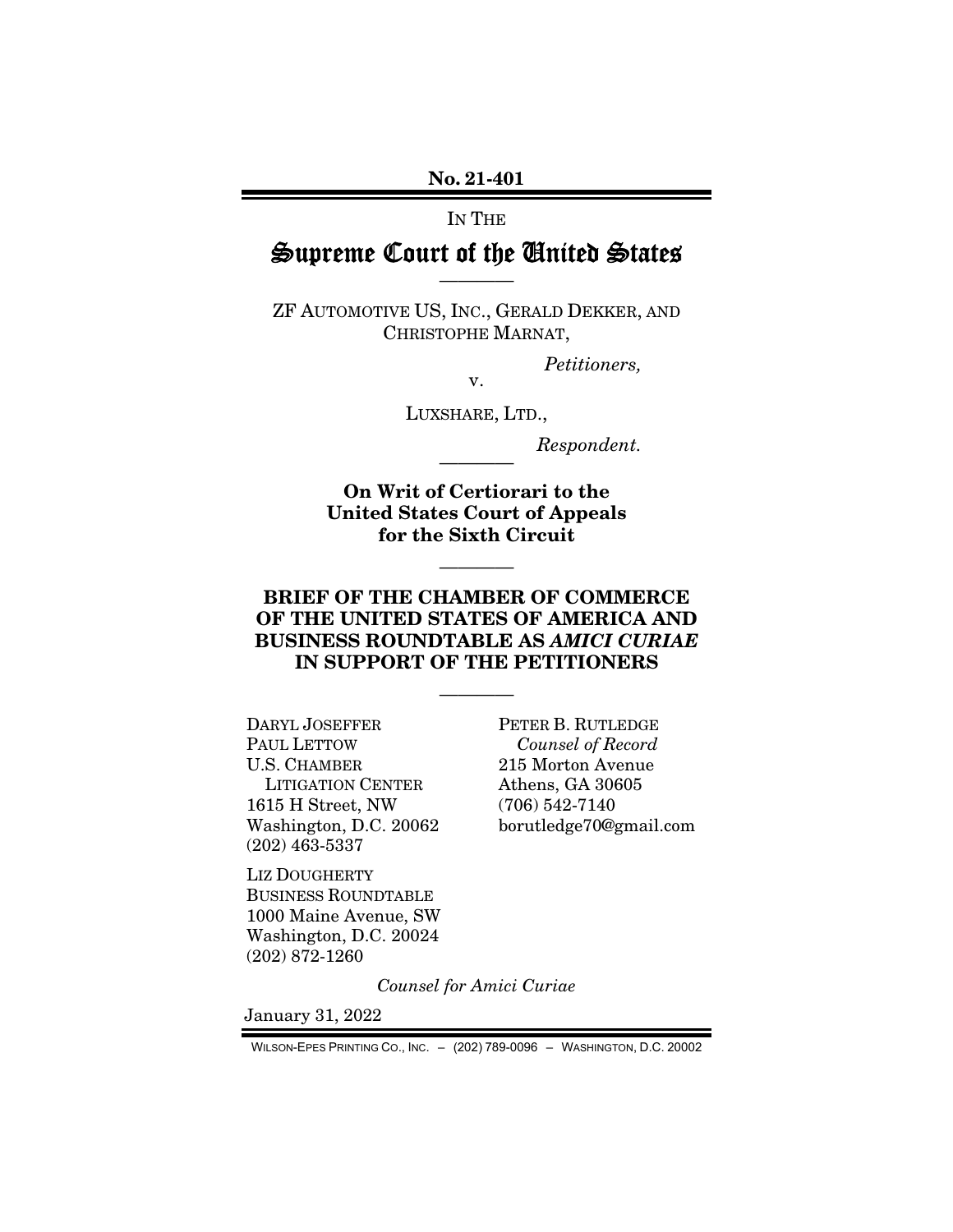# TABLE OF CONTENTS

|                                                                                                                                                                                                                                                                                                                                    | Page     |
|------------------------------------------------------------------------------------------------------------------------------------------------------------------------------------------------------------------------------------------------------------------------------------------------------------------------------------|----------|
|                                                                                                                                                                                                                                                                                                                                    | iii      |
| INTEREST OF AMICI CURIAE                                                                                                                                                                                                                                                                                                           | 1        |
|                                                                                                                                                                                                                                                                                                                                    | 3        |
| SUMMARY OF ARGUMENT                                                                                                                                                                                                                                                                                                                | 11       |
|                                                                                                                                                                                                                                                                                                                                    | 12       |
| THE TERM "FOREIGN OR INTERNA-<br>L.<br>TIONAL TRIBUNAL" IN SECTION<br>1782 DOES NOT INCLUDE PRIVATE<br>ARBITRAL PANELS<br>A. Extending Section 1782 to private<br>arbitral panels is incompatible with<br>the basic attributes and practice of<br>international commercial arbitration<br>set forth in this Court's jurisprudence. | 12       |
| 1. Both this Court's precedents and<br>the practice of international<br>commercial arbitration rest on a<br>foundation of enforceable private<br>agreements over the procedures,<br>including on matters of evidence                                                                                                               | 14       |
| 2. Extending Section 1782 to private<br>arbitral panels upends these con-<br>tractual foundations and the prac-<br>tice of international commercial                                                                                                                                                                                | 14<br>17 |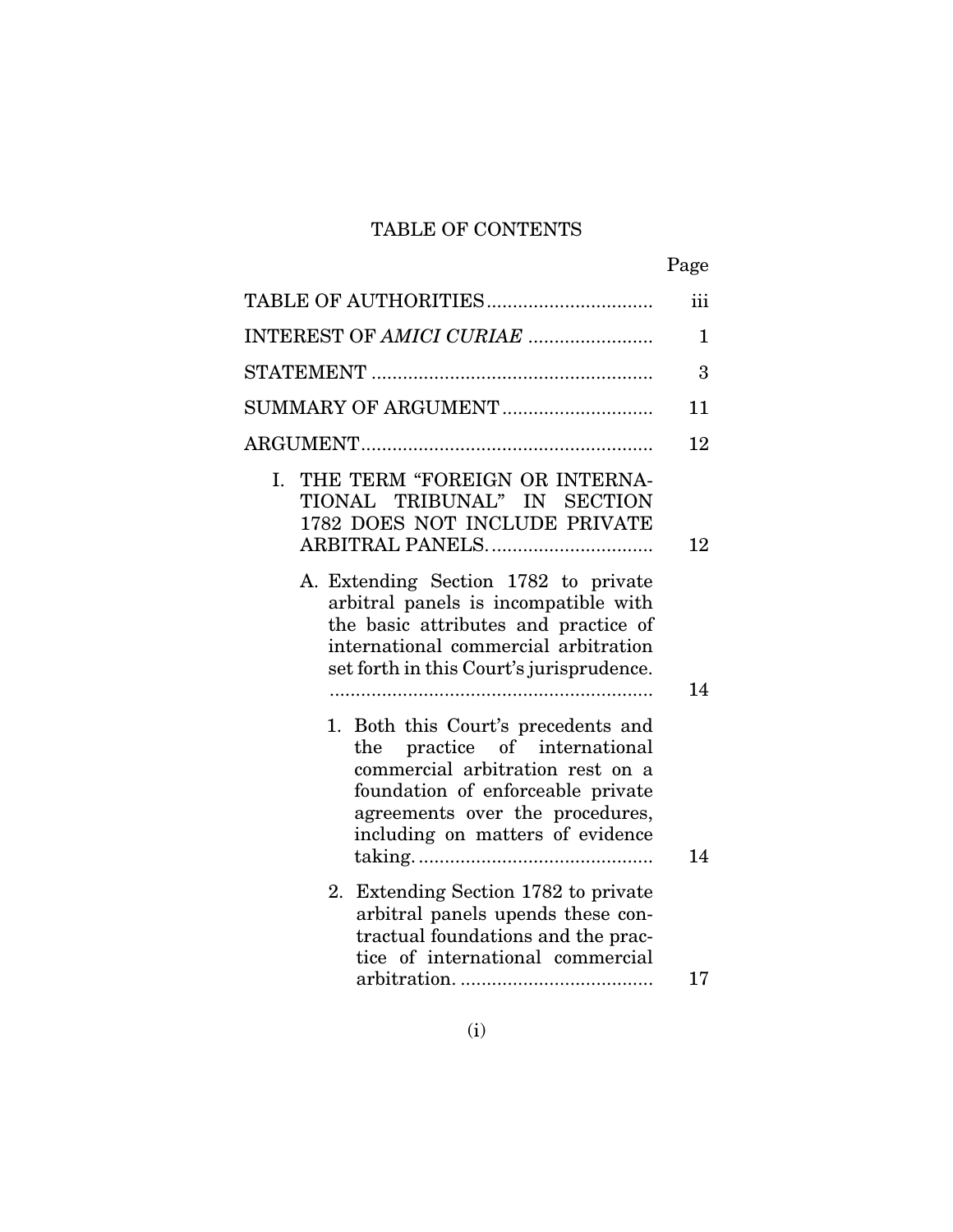# TABLE OF CONTENTS—Continued

| 3. Reliance on the district court's<br>discretion to manage Section 1782<br>subpoenas does not adequately<br>address these costs and conflicts<br>with this Court's precedents | 21 |
|--------------------------------------------------------------------------------------------------------------------------------------------------------------------------------|----|
| B. The historical background against<br>which the term "foreign or interna-<br>tional tribunal" was adopted does not<br>support extending Section 1782 to                      | 23 |
| CONCLUSION                                                                                                                                                                     | 31 |

ii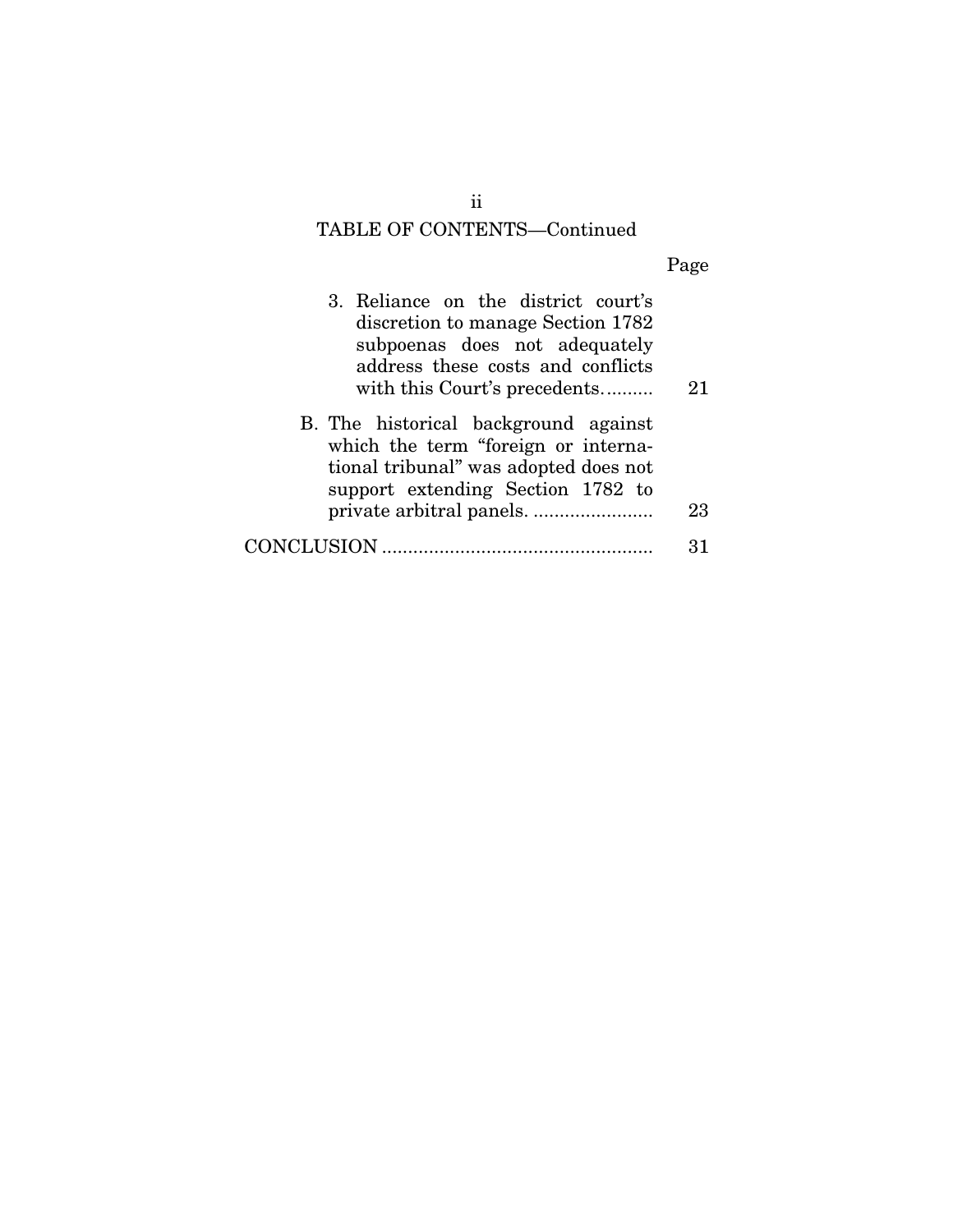# iii TABLE OF AUTHORITIES

| <b>CASES</b>                                                             | Page(s) |
|--------------------------------------------------------------------------|---------|
| Andrus v. Charlestone Stone Products Co.,                                | 14      |
| AT&T Mobility LLC v. Concepcion,                                         | 22      |
| Cohens v. Virginia,                                                      | 30      |
| Cortez Byrd Chips, Inc. v.<br>Bill Harbert Constr. Co.,                  |         |
| Dames & Moore v. Regan,                                                  | 5       |
| <i>Epic Sys. v. Lewis,</i>                                               | 15      |
| Green v. Bock Laundry Mach. Co.,                                         | 20      |
| Hall St. Assocs., L.L.C. v. Mattel, Inc.,                                | 15      |
| Hay Grp., Inc. v. E.B.S. Acquisition Corp.,                              | 13      |
| <b>HRC-Hainan Holding Company,</b><br>LLC v. Yihan Hu,<br>2020 WL 906719 | 20      |
| Hertz Corp. v. Friend,                                                   | 21      |
| IBP, Inc. v. Alvarez,                                                    |         |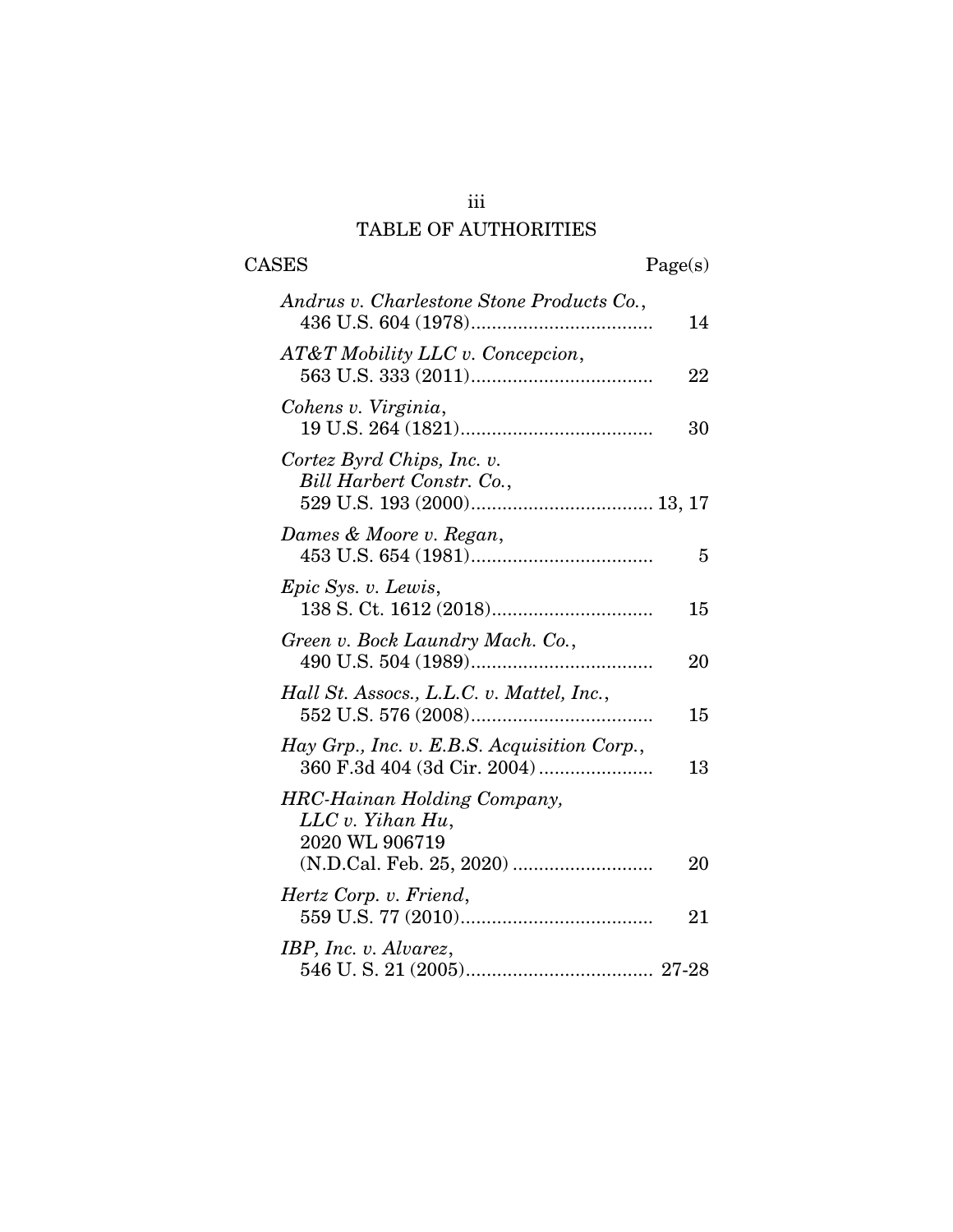# iv TABLE OF AUTHORITIES—Continued

| In re Application of Antonio Del Valle Ruiz,                                                                            | 20 |
|-------------------------------------------------------------------------------------------------------------------------|----|
| In re Application to Obtain Discovery for<br>Use in Foreign Proc.,                                                      | 21 |
| In re Letters Rogatory From Examining<br>Magistrate of Tribunal of Versailles, France,<br>26 F. Supp. 852 (D. Md. 1939) | 24 |
| In re Roz Trading Ltd.,<br>469 F. Supp. 2d 1221 (N.D. Ga. 2006)                                                         | 19 |
| Intel Corp. v. Advanced Micro Devices, Inc.,                                                                            |    |
| Mitsubishi Motors Corp. v.<br>Soler Chrysler-Plymouth, Inc.,                                                            |    |
| Nat'l Broadcasting Co. v. Bear Stearns & Co.,                                                                           |    |
| Nelson v. United States,<br>17 F. Cas. 1340 (C.C.D. Pa. 1816)                                                           | 4  |
| Niz-Chavez v. Garland,                                                                                                  | 23 |
| Preston v. Ferrer,                                                                                                      | 21 |
| Samantar v. Yousuf,                                                                                                     | 6  |
| Scherk v. Alberto-Culver Co.,                                                                                           | 15 |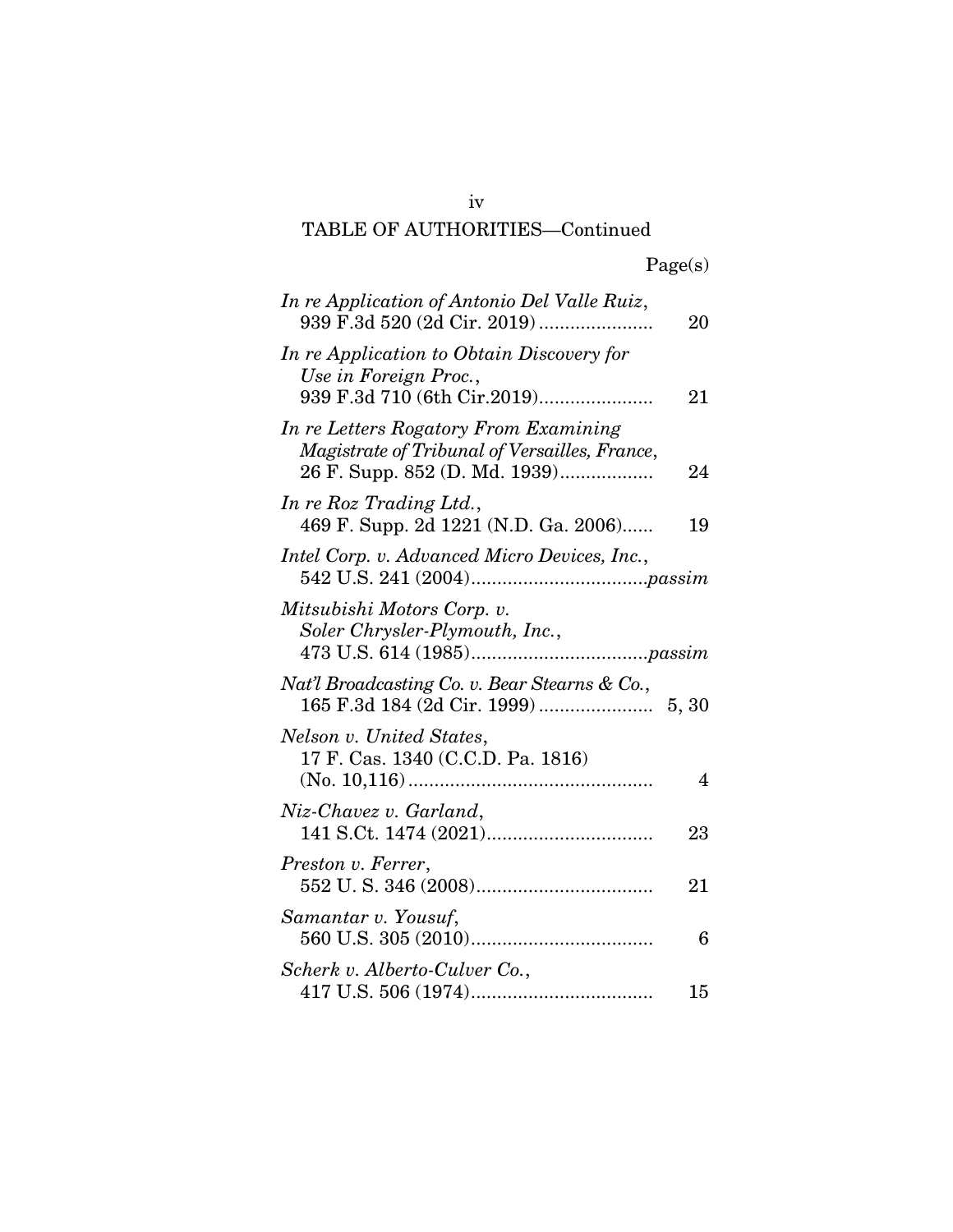### TABLE OF AUTHORITIES—Continued

| Servotronics, Inc. v. Boeing Co.,<br>954 F.3d 209 (4th Cir. 2020)                                         | 21 |
|-----------------------------------------------------------------------------------------------------------|----|
| The Instituto Cubano de Estabilizacion<br>Del Azucar v. Firbranch,<br>130 F. Supp. 170 (S.D.N.Y. 1954)    | 17 |
| U.S. ex rel. Lehigh Valley R.R. Co. v. Germany,<br>5. F. Supp. 97 (E.D.N.Y. 1933)                         | 9  |
| Van Buren v. United States,                                                                               | 14 |
| Volt Info. Scis., Inc. v. Bd. of Trs. of Leland<br>Stanford Junior Univ.,<br><b>STATUTES AND TREATIES</b> | 19 |
| Act of June 7, 1933, ch. 50, 48 Stat. 117                                                                 | 9  |
| Act of July 3, 1930, ch. 851 §§ 1-4,                                                                      | 8  |
| Act of Mar. 2, 1855, ch. 140, § 2,                                                                        | 4  |
| Act of Mar. 3, 1863, ch. 95, § 1,                                                                         | 4  |
| Act of June 25, 1948, ch. 646, § 1782,                                                                    | 4  |
| Act of May 24, 1949, ch. 139, § 93,                                                                       | 4  |

Act of Sept. 2, 1958, Pub. L. No. 85-906,

§ 2, 72 Stat. 1743 ...................................... 10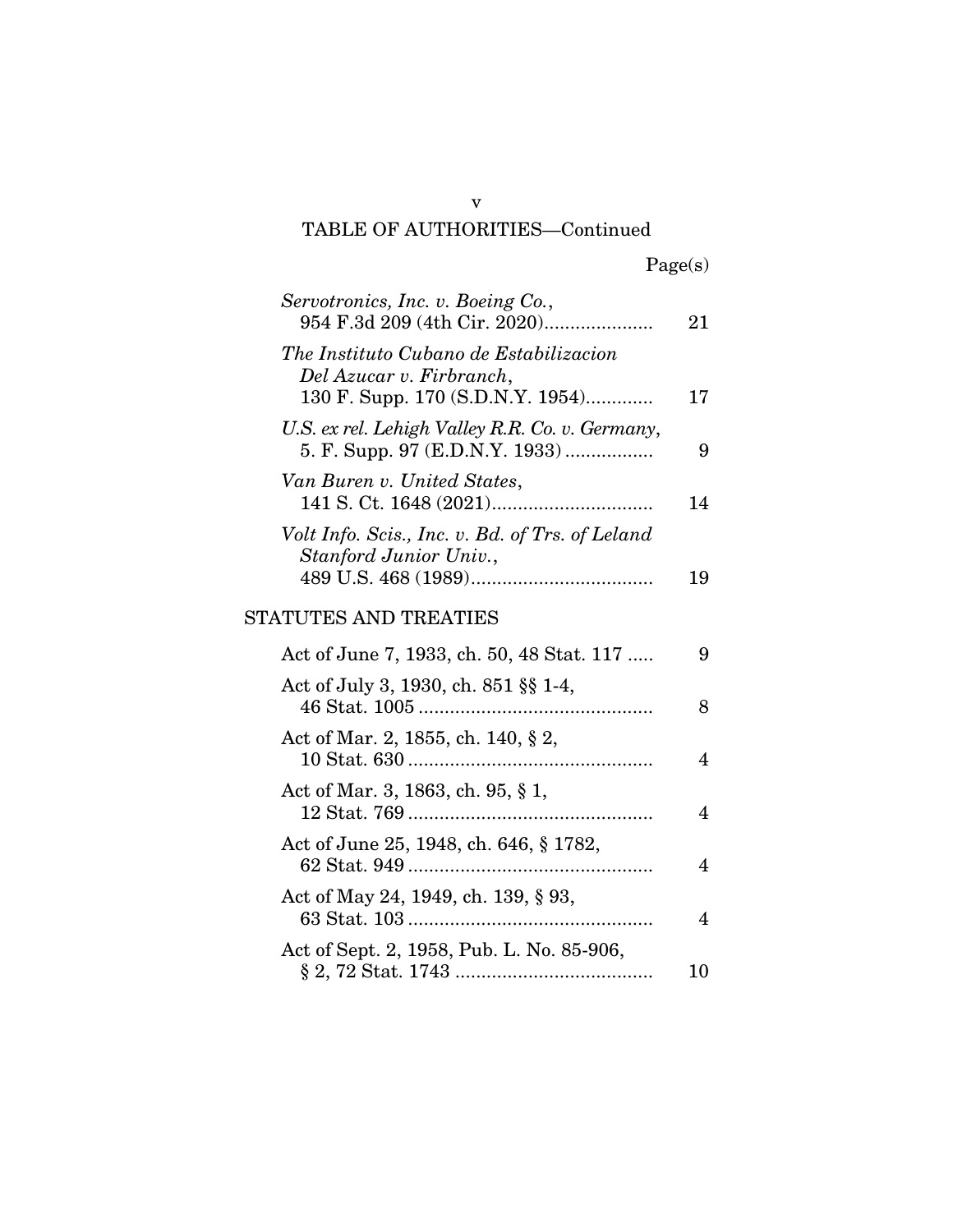# TABLE OF AUTHORITIES—Continued

| Convention for the Pacific Settlement of<br>International Disputes art. 15, July 29,                                                                                                                            |          |
|-----------------------------------------------------------------------------------------------------------------------------------------------------------------------------------------------------------------|----------|
| Convention for the Pacific Settlement of<br>International Disputes art. 37, Oct. 18,                                                                                                                            |          |
| Convention between the United States and<br>Great Britain on the Prevention of<br>Smuggling of Intoxicating Liquors (Jan.<br>23, 1924), U.S. Treaty Series No. 685,                                             |          |
| Hague Convention on the Taking of<br>Evidence Abroad in Civil or Commercial<br>Matters art. I (1), Mar. 18, 1970, 23<br>U.S.T. 2555, 847 U.N.T.S. 231                                                           | 27       |
| Treaty of Amity Commerce and Navigation<br>between His Britannic Majesty and The<br>United States of America, Arts. V-VII,<br>reprinted in II H. Miller, Treaties and<br>Other International Acts of the United |          |
| States of America 1776-1863 (1931)                                                                                                                                                                              | 5        |
|                                                                                                                                                                                                                 | 17       |
|                                                                                                                                                                                                                 | 17       |
|                                                                                                                                                                                                                 | $9 - 10$ |
|                                                                                                                                                                                                                 | 28       |
|                                                                                                                                                                                                                 | 28       |

vi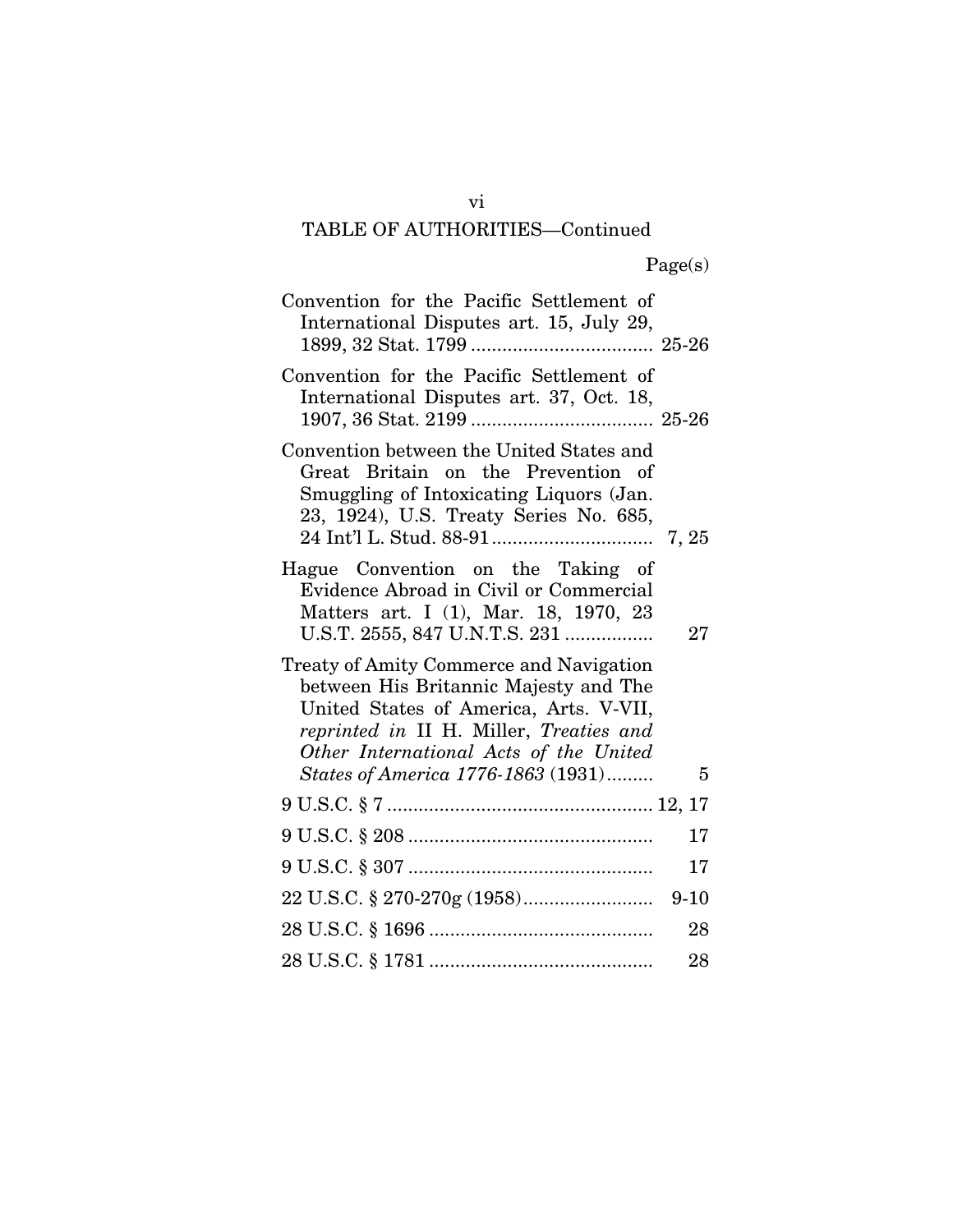### vii

# TABLE OF AUTHORITIES—Continued

Page(s)

# OTHER AUTHORITIES

| Arbitration Rules of the Arbitration<br>Institute of the Stockholm Chamber of                                                  |      |
|--------------------------------------------------------------------------------------------------------------------------------|------|
| 1 Bruno A. Ristau, <i>International Judicial</i>                                                                               | 10   |
| Bruno A. Ristau, Overview of International<br>Judicial Assistance, 18 Int'l Lawyer 525                                         | 26   |
| Chandler P. Anderson, Production of Evi-<br>dence by Subpoena Before International<br>Tribunals, 27 Am. J. Int'l L. 498 (1933) | 7, 9 |
| Commission on International Rules of<br>Judicial Procedure, First Annual Report<br>to the President (1958)  26, 27             |      |
| Commission on International Rules of<br>Judicial Procedure, Fourth Annual<br>Report to the President (1962)                    | 24   |
| Durward V. Sandifer, Evidence Before<br>International Tribunals (1939) passim                                                  |      |
| F.C. Fisher, The Arbitration of the<br>Guatemalan-Honduran Boundary Dispute,<br>27 Am. J. Int'l L. 403 (1933)                  | 6    |
| II Gary B. Born, <i>International Commercial</i>                                                                               |      |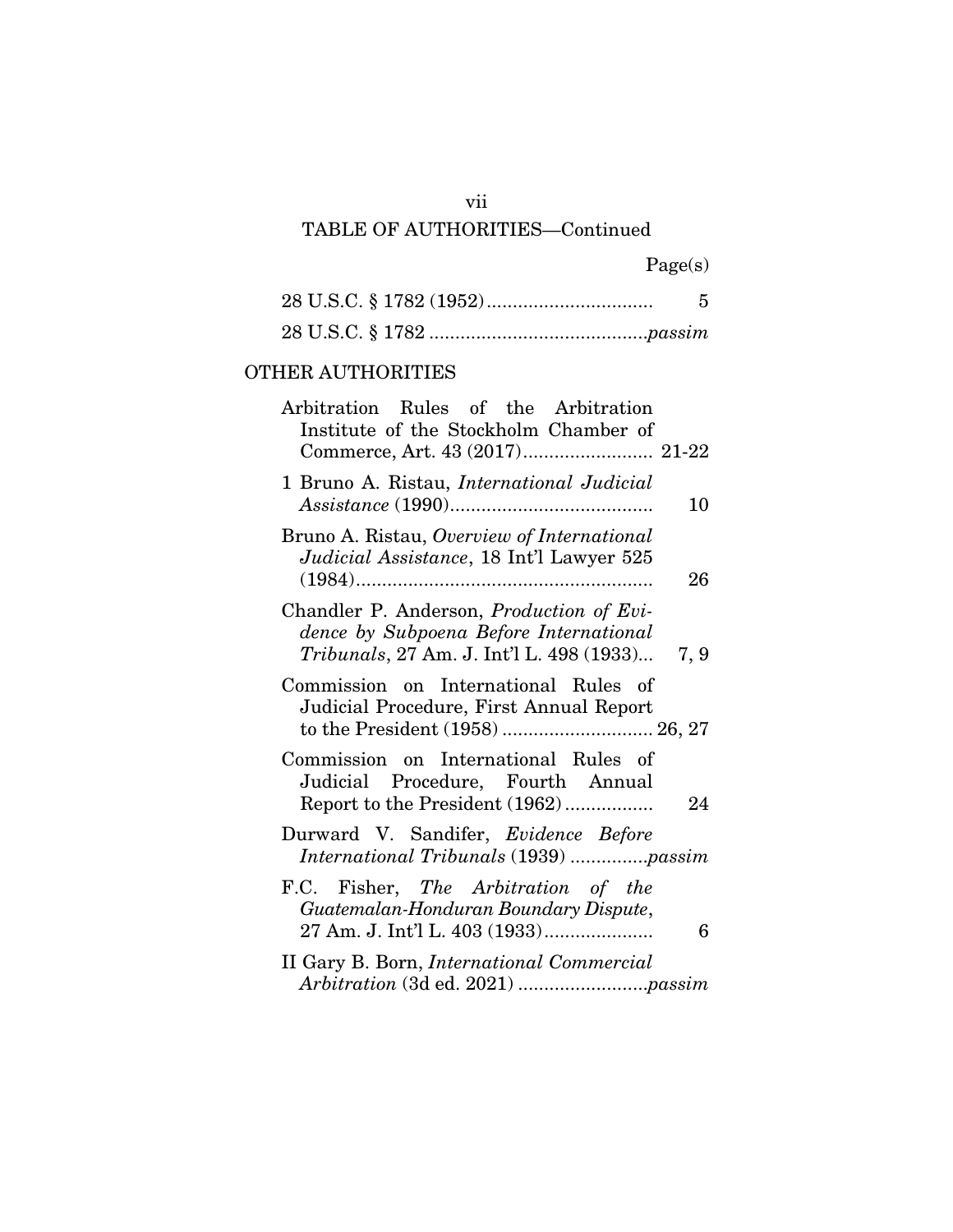# viii

# TABLE OF AUTHORITIES—Continued

Page(s)

| Gary B. Born & Peter B. Rutledge, <i>Interna-</i><br>tional Civil Litigation in United States                                           |    |
|-----------------------------------------------------------------------------------------------------------------------------------------|----|
| German Arbitration Institute (DIS) Rules,                                                                                               | 16 |
| German Arbitration Institute (DIS) Rules,                                                                                               | 19 |
| German Arbitration Institute (DIS) Rules,                                                                                               | 19 |
| Harvard Law School, Research in Interna-<br>tional Law, Draft Convention on Judicial<br>Assistance, 33 Am. J. Int'l L. 11 (Supp.        |    |
| 2 Hackworth, Digest of International Law                                                                                                | 7  |
| Harry LeRoy Jones, <i>International Judicial</i><br>Assistance: Procedural Chaos and A<br>Program for Reform, 62 Yale L.J. 515          | 27 |
| John F. Manning, The Absurdity Doctrine,<br>116 Harv. L. Rev. 2387 (2003)                                                               | 24 |
| II John Bassett Moore, <i>History and Digest</i><br>of International Arbitrations to which the<br>United States Has Been a Party (1898) | 6  |
| LCIA Releases Costs and Duration Data,<br>The London Court of International Arbi-                                                       |    |
|                                                                                                                                         | 22 |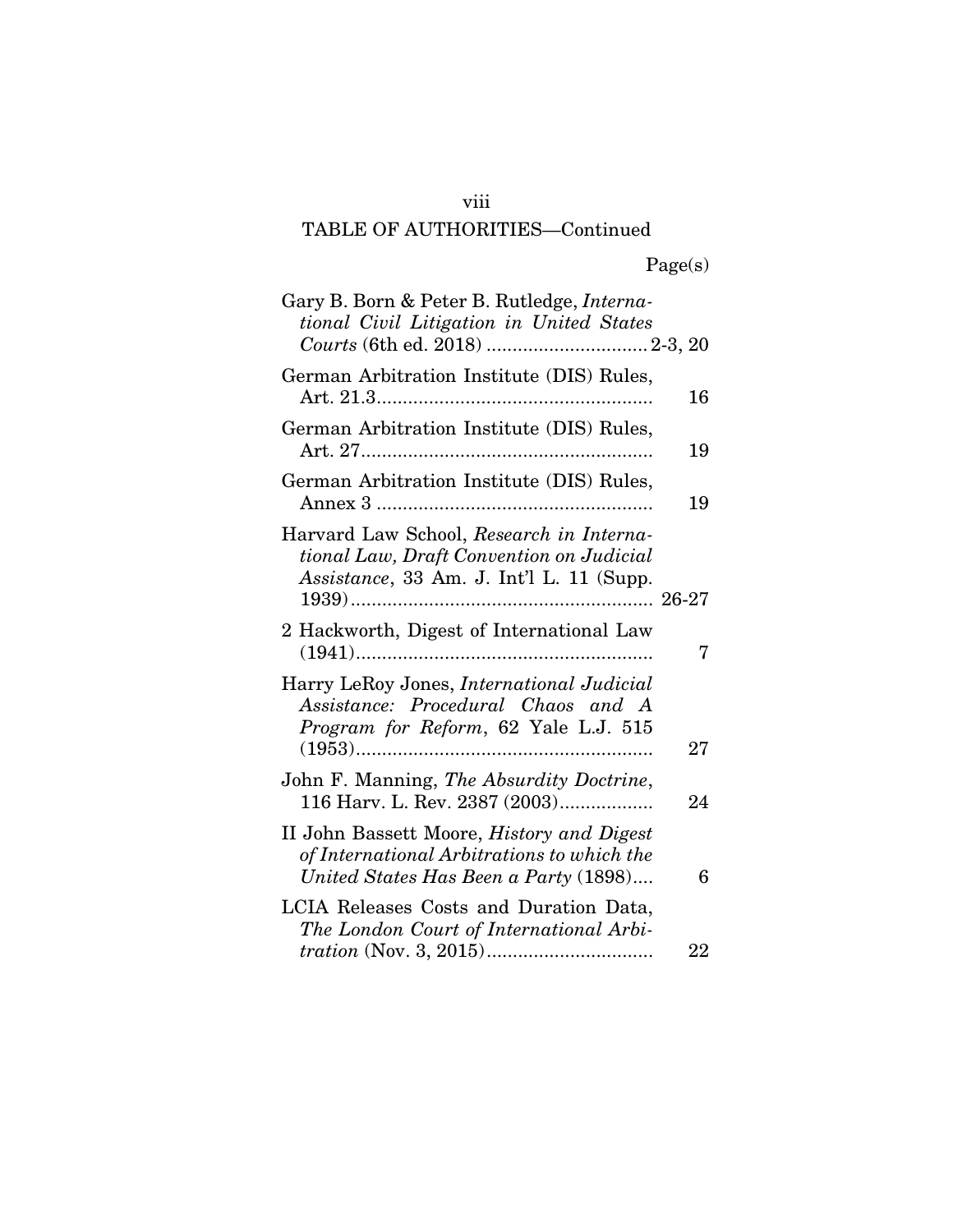# TABLE OF AUTHORITIES—Continued

Page(s)

| Lehigh Valley R.R. (U.S. v. Germany),<br>8 R.I.A.A. 104 (Mixed Cl. Comm'n 1932).                                                                                                                                | 6     |
|-----------------------------------------------------------------------------------------------------------------------------------------------------------------------------------------------------------------|-------|
| Letter from Secretary of State Henry L.<br>Stimson to the Honorable George W.<br>Norris, Chairman of the Judiciary Com-<br>mittee of the United States Senate,<br><i>reprinted in 72 Cong. Rec.</i> 1044 (1929) | 8     |
| Lucien R. LeLievre, Letters Rogatory 13                                                                                                                                                                         | 24    |
| Nancy G. Skogland, The I'm Alone Case: A<br>Tale from the Days of Prohibition,<br>24 U. Rochester Libr. Bull. 43 (1968)                                                                                         | 7     |
| 7 Op. of the Att'y Gen. 56 (1855)                                                                                                                                                                               | 4     |
| Report of Honorable James P. McGranery,<br><i>reprinted in</i> Report of the Judicial Con-<br>ference of the United States 38 (1952) 10, 27                                                                     |       |
| Simon Greenleaf, A Treatise on the Law of                                                                                                                                                                       | $3-4$ |
| UNCITRAL Arb. R. Art. 1(2)                                                                                                                                                                                      | 16    |
|                                                                                                                                                                                                                 | 16    |
| Yanbai Andrea Wang, Exporting American<br>Discovery, 87 U. Chi. L. Rev. 2089 (2020)                                                                                                                             | 22    |

ix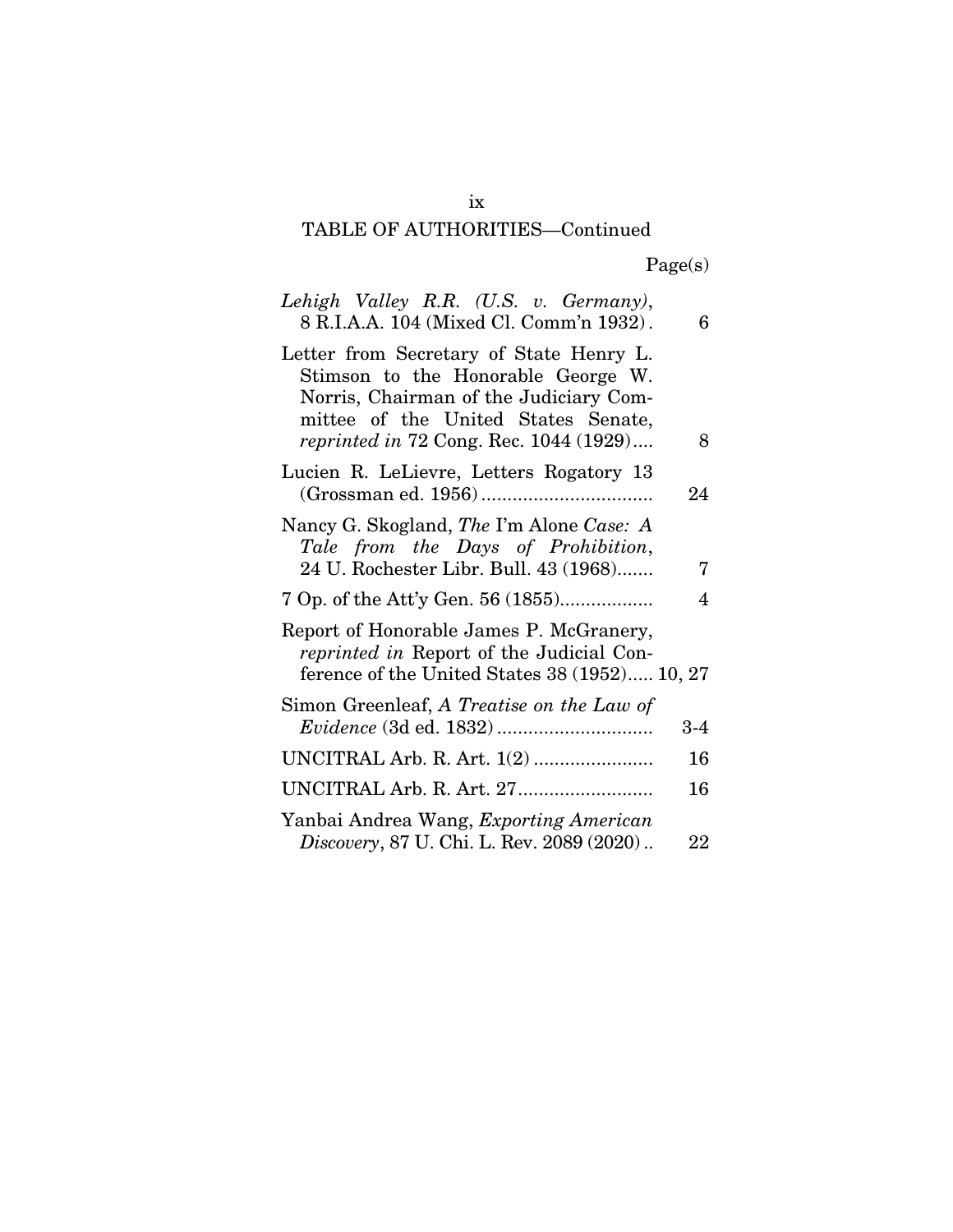#### INTEREST OF *AMICI CURIAE*<sup>1</sup>

The Chamber of Commerce of the United States of America ("Chamber") is the world's largest business federation. It represents approximately 300,000 direct members and indirectly represents the interests of more than 3 million companies and professional organizations of every size, in every industry sector, and from every region of the country.

An important function of the Chamber is to represent the interests of its members before Congress, the Executive Branch, and the courts. To that end, the Chamber regularly files *amicus curiae* briefs in cases that raise issues of concern to the nation's business community, including cases involving international arbitrations, such as *Servotronics, Inc. v. Rolls-Royce PLC et al.* (No. 20-794).

Business Roundtable is an association of chief executive officers of over 225 leading U.S. companies that together have more than \$9 trillion in annual revenues and more than 20 million employees. Business Roundtable was founded on the belief that businesses should play an active and effective role in the formulation of public policy, and Business Roundtable participates in litigation as *amicus curiae* where important business interests are at stake, including in *Servotronics*.

As global trade has expanded, companies around the world, including American companies, increasingly rely on international commercial arbitration to resolve

<sup>&</sup>lt;sup>1</sup> No counsel for a party authored this brief in whole or in part. No person other than *amici curiae*, their members, or their counsel made a monetary contribution intended to fund the preparation or submission of this brief. All parties have consented to the filing of this brief.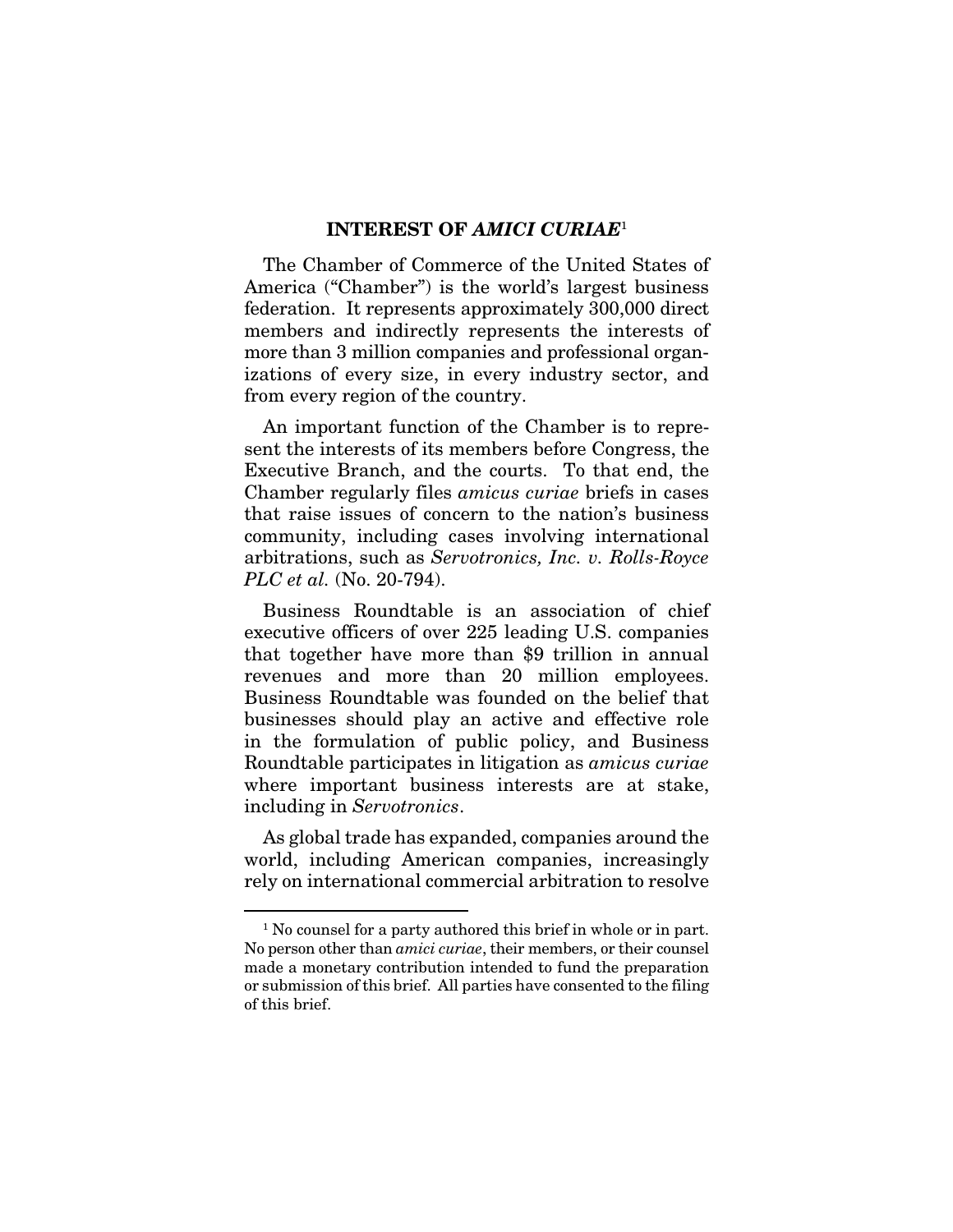complex private commercial disputes. Consequently, the governing legal landscape, including evidencetaking procedures, is critically important. Private parties increasingly have relied on a federal statute, 28 U.S.C. § 1782 ("Section 1782"), to petition United States district courts to order the unilateral production of documents or testimony in connection with private international commercial arbitration proceedings, whether pending or imminent (like this one). *See* Gary B. Born & Peter B. Rutledge, *International Civil Litigation in United States Courts* 1052, 1060 (6th ed. 2018) (*hereinafter "Born & Rutledge"*). Because Section 1782 confines a federal court's authority to "the district in which a person resides or is found," these requests regularly are directed at companies based in the United States. Some requests arise in situations (like this one) where the domestic company is an actual (or anticipated) party to an arbitration but lacks a reciprocal opportunity to obtain documents from its foreign adversary. *See id.* Others arise in situations where the U.S.-based company is not even a party to the arbitration, and the Section 1782 petition imposes a significant compliance burden. Both types of requests routinely disadvantage U.S.-based companies relative to their foreign counterparts.

Thus, *amici* have a strong interest in the proper construction of Section 1782 in cases like this one. 2

<sup>2</sup> *Amici* take no position on whether "foreign or international tribunal" encompasses panels established pursuant to international investment treaties and, thus, do not file a brief in *AlixPartners, LLP et al. v. The Fund for Protection of Investors' Rights in Foreign States* (No. 21-518).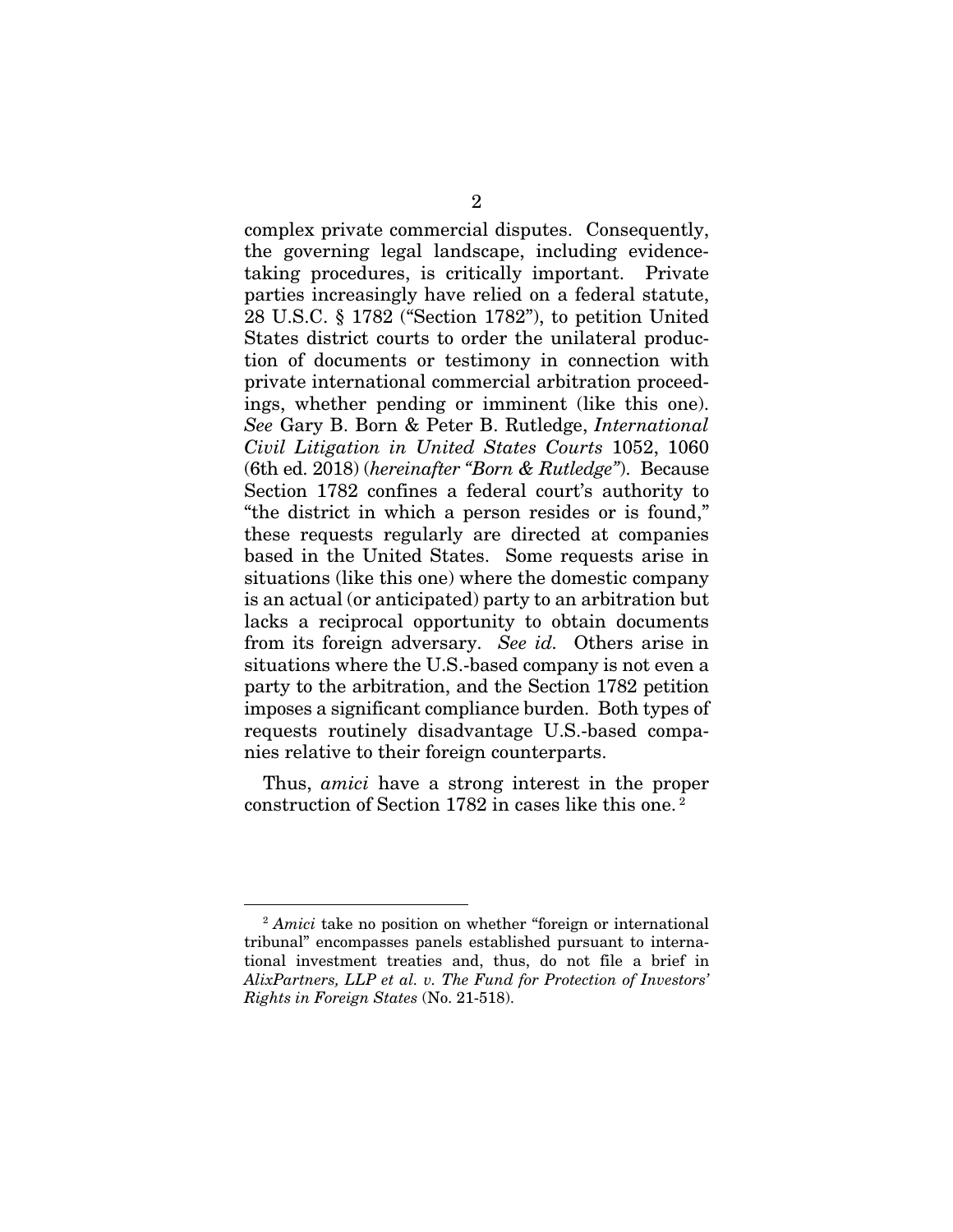#### STATEMENT

This case concerns the proper construction of the term "foreign or international tribunal" in 28 U.S.C. § 1782. Congress added that term to Section 1782 and neighboring provisions of Title 28 as part of a broader package of changes in federal law governing international judicial assistance in 1964. International judicial assistance concerns the aid provided by one sovereign government to another sovereign government in the execution of some judicial act (such as the service of process, the enforcement of a foreign judgment or, of relevance here, the taking of evidence). *See generally* Born & Rutledge at 866, 1017, 1051-52.

A careful review of the context and history of international judicial assistance in the United States is critical to the proper interpretation of the term at issue in this case. That historical examination reveals two distinct strands of assistance unified by the 1964 legislation: (1) assistance to foreign courts and (2) assistance to interstate arbitration tribunals created in treaties and other agreements between sovereign governments. Wholly absent from these two historical strands is any mention of private arbitral panels.

1. Assistance to foreign courts. Historically, international judicial assistance came in the form of letters rogatory, requests issued by the courts of one country (where the case was being heard) to the courts of another (where the evidence was located), often through diplomatic channels. As Professor Greenleaf explains in an early edition of his authoritative treatise:

This method of obtaining testimony from witnesses, in a foreign country, has always been familiar in Courts of Admiralty; but it is also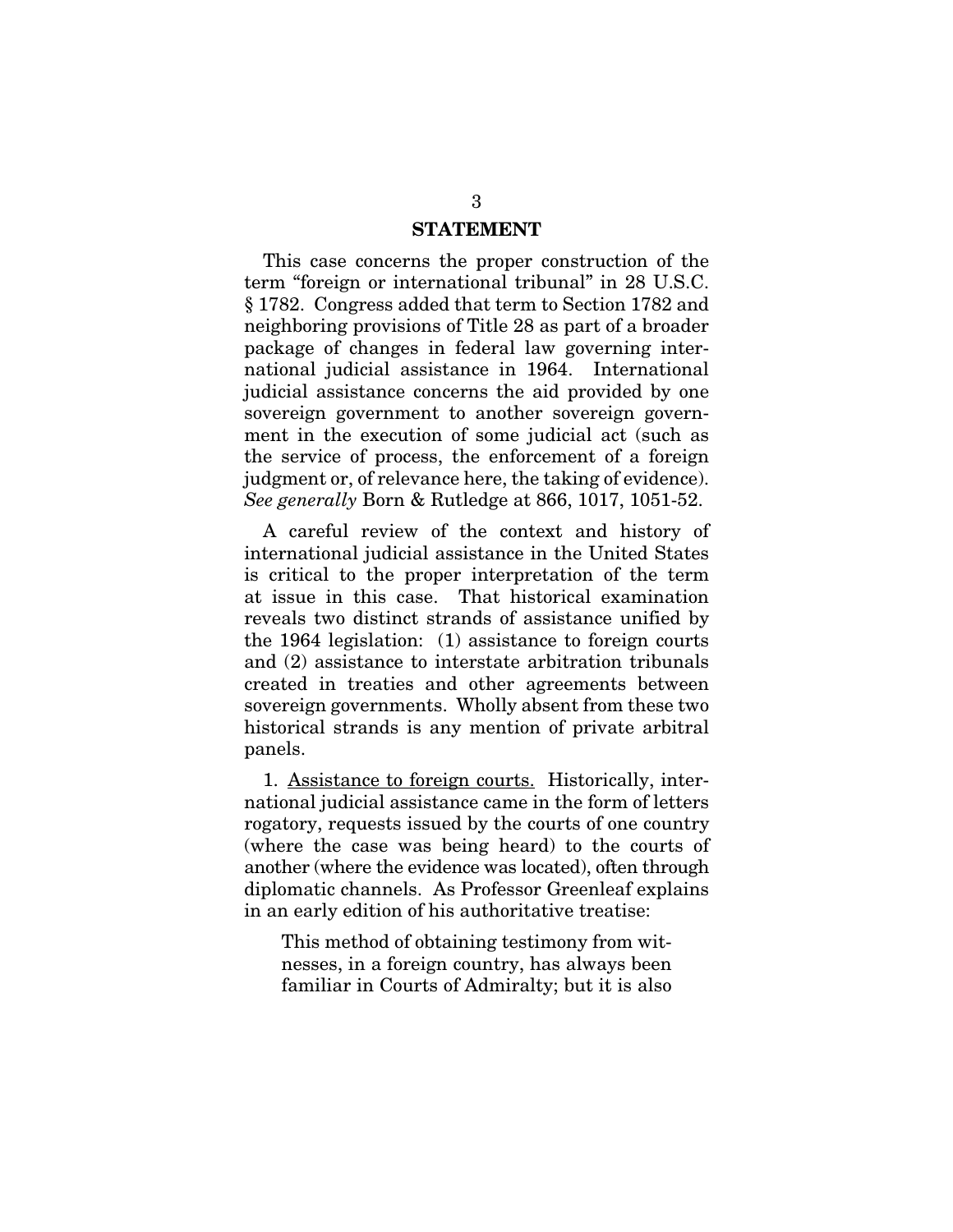deemed to be within the inherent power of all Courts of Justice. For, by the law of Nations, Courts of Justice, of different countries, are bound mutually to aid and assist each other, for the furtherance of justice; and hence, when the testimony of a foreign witness is necessary, the Court, before which the action is pending, may send to the Court, within whose jurisdiction the witness resides, a writ, either patent or close, usually termed a letter rogatory, or, a commission . . . .

Simon Greenleaf, *A Treatise on the Law of Evidence* § 320 at 462 (3d ed. 1832).

Despite this historic practice and early examples of such letters *issued* by federal (and state) courts, *see, e.g., Nelson v. United States*, 17 F. Cas. 1340, 1342 n. 2 (C.C.D. Pa. 1816) (No. 10,116), in 1855 Attorney General Cushing concluded that a United States court lacked the power to *execute* a letter rogatory issued from France absent express Congressional authorization. 7 Op. of the Att'y Gen. 56 (1855).

In the wake of Attorney General Cushing's opinion, Congress enacted the original federal statute governing international judicial assistance. That statute authorized federal courts to execute "letters rogatory . . . from *any court of a foreign country*" to compel witnesses to appear before and to be deposed by a commissioner designated by that United States Court. Act of Mar. 2, 1855, ch. 140, § 2, 10 Stat. 630 (emphasis added). In the century that followed, Congress periodically revised the federal law governing this form of international judicial assistance. Act of Mar. 3, 1863, ch. 95, § 1, 12 Stat. 769; Act of June 25, 1948, ch. 646, § 1782, 62 Stat. 949; Act of May 24, 1949, ch. 139, § 93, 63 Stat. 103. Throughout this century-long evolution,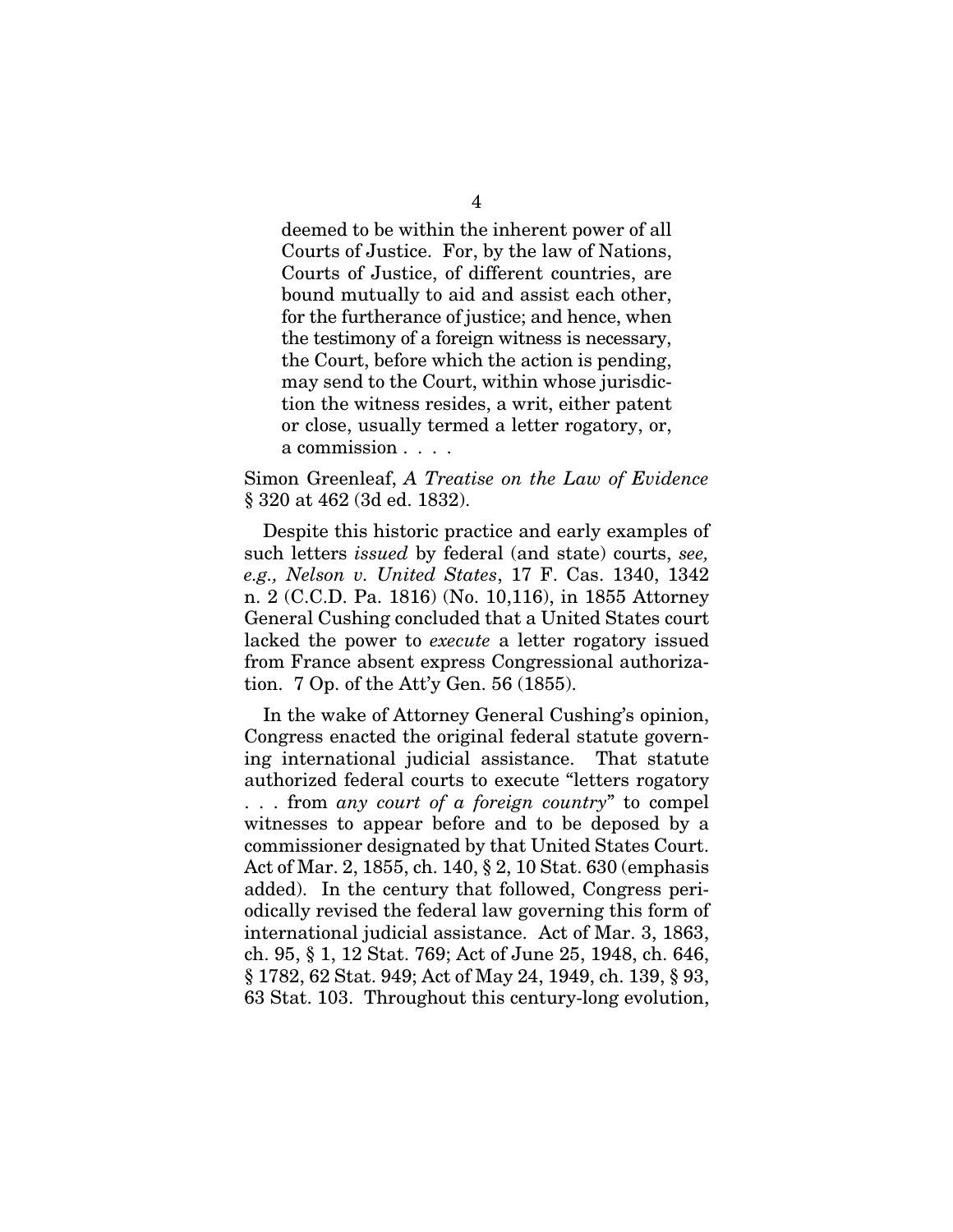one feature of this first strand remained unbroken: It confined the authority to requests for international *judicial* assistance (i.e., requests to assist a foreign country's *courts*). Immediately prior to the 1964 amendments, federal law authorized district courts to compel the deposition of witnesses located in the United States for use "in any judicial proceeding pending in any *court* in a foreign country with which the United States is at peace." 28 U.S.C. § 1782 (1952) (emphasis added).

Much of the disagreement over the question presented focuses exclusively on this first strand. As the Second Circuit has correctly recognized, that focus is too narrow. *See Nat'l Broadcasting Co. v. Bear Stearns & Co.*, 165 F.3d 184, 189-90 (2d Cir. 1999). It overlooks a second, distinct strand of history: the history of assistance to interstate arbitral tribunals.

2. Assistance to interstate arbitral tribunals. Interstate arbitration is the consensual submission of a dispute *between foreign nations* to one or more arbitrators, typically pursuant to an international agreement. Historically, interstate arbitrations resolved an array of claims between nations (like boundary disputes), alleged violations of international law (like the alleged unlawful seizure of a foreign-flagged vessel), or claims "espoused" by one nation on behalf of its citizens against another nation, *see Dames & Moore v. Regan*, 453 U.S. 654, 679-83 (1981). It too enjoys a long history in the United States, dating back to the 1794 Jay's Treaty with Great Britain. *See, e.g*., Treaty of Amity Commerce and Navigation between His Britannic Majesty and The United States of America, Arts. V-VII, *reprinted in* II H. Miller, *Treaties and Other International Acts of the United States of America 1776-1863* 245 (1931).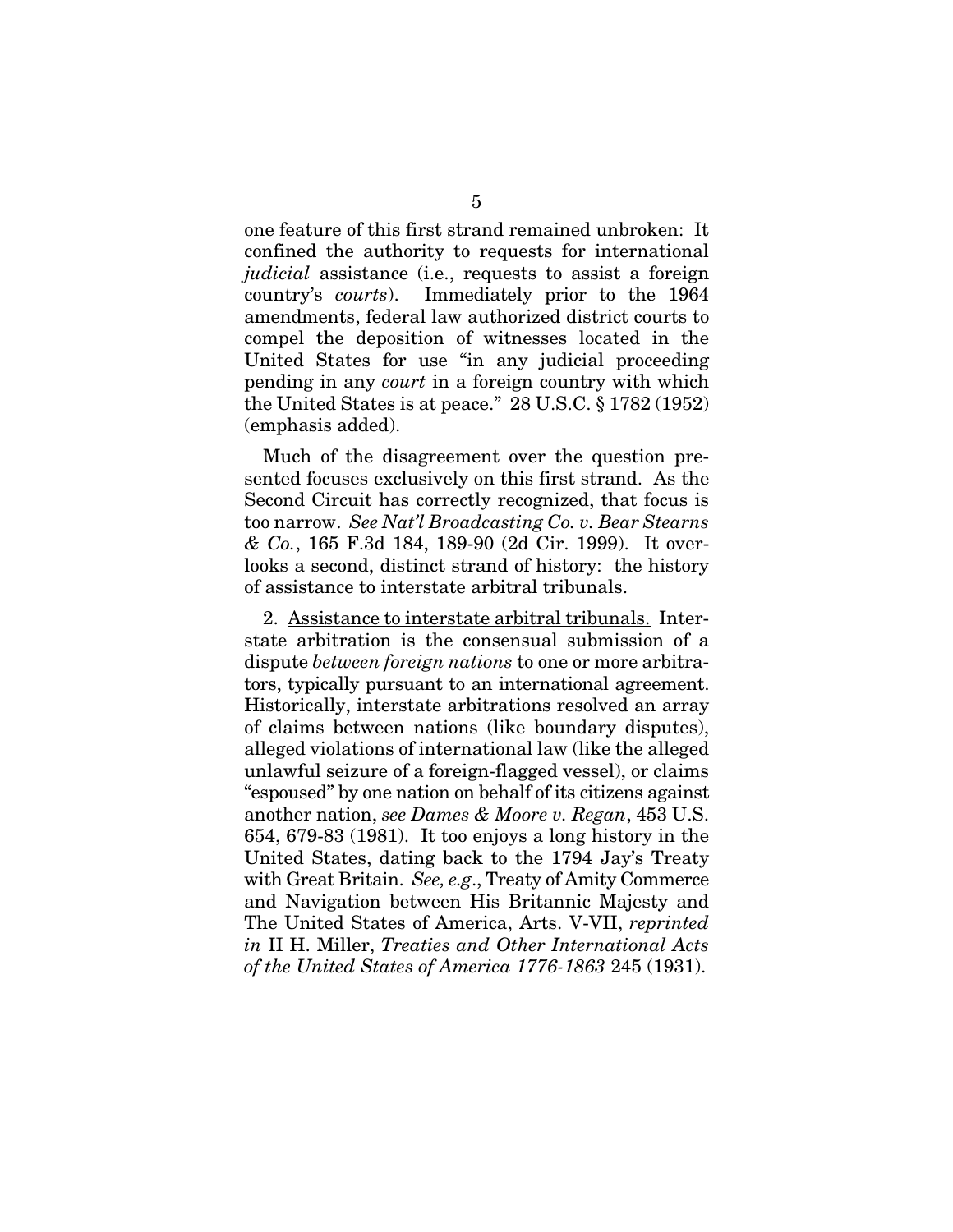This frequent use of arbitration as a form of *interstate* dispute resolution complemented then-prevailing doctrines of sovereign immunity. Under those doctrines, a foreign sovereign was absolutely immune from suit in another sovereign's courts. (It was only in the second half of the twentieth century that the more recent "restrictive theory" reflected in the Tate Letter and codified in the Foreign Sovereign Immunities Act gained traction). *See Samantar v. Yousuf*, 560 U.S. 305, 312-13 (2010). Consequently, interstate arbitration offered a viable mechanism whereby foreign states could voluntarily submit and amicably resolve designated disputes without subjecting themselves to the jurisdiction of each other's courts.

Members of this Court periodically served on interstate arbitral tribunals. For example, in the *Pelletier* case, Justice Strong resolved certain claims by American citizens against the Republic of Haiti. *See* II John Bassett Moore, *History and Digest of International Arbitrations to which the United States Has Been a Party* 1749, 1793 (1898). Similarly, pursuant to a treaty between Guatemala and Honduras, Chief Justice Hughes served on an interstate arbitral tribunal to resolve a century-old boundary dispute between those two nations. *See* F.C. Fisher, *The Arbitration of the Guatemalan-Honduran Boundary Dispute*, 27 Am. J. Int'l L. 403 (1933). Justice Roberts served as an umpire in the Mixed Claims Commission, created to resolve claims between the United States and Germany for damages suffered by Americans during the First World War. *See Lehigh Valley R.R. (U.S. v. Germany)*, 8 R.I.A.A. 104 (Mixed Cl. Comm'n 1932).

Despite this occasional involvement of sitting jurists, interstate arbitration tribunals often lacked the power to compel the attendance of witnesses or the produc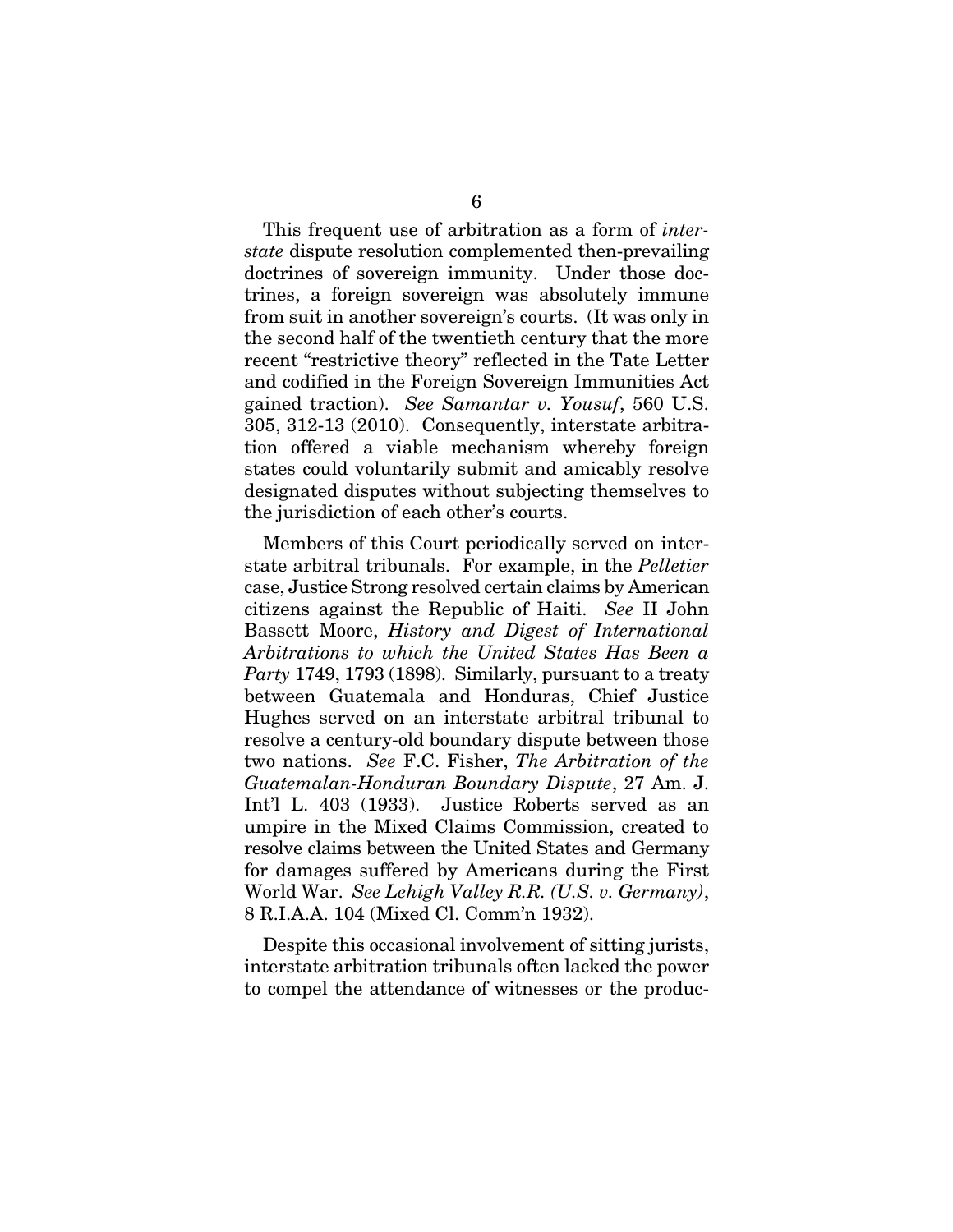tion of documents. *See* Durward V. Sandifer, *Evidence Before International Tribunals* 208-09 (1939) (*hereinafter*  "Sandifer"). Occasionally, particular treaties or special federal legislation conferred limited compulsory powers on a particular panel. *See* Sandifer at 209; Chandler P. Anderson, *Production of Evidence by Subpoena Before International Tribunals*, 27 Am. J. Int'l L. 498, 500 (1933). Until 1930, however, no general federal legislation authorized such powers or judicial assistance thereto.

Congress enacted such legislation in the midst of the famous *I'm Alone* case, a paradigmatic interstate arbitration. The case of the *S.S. I'm Alone* involved a dispute over the sinking of a ship running rum across the territorial boundaries between the United States and Canada during the Prohibition Era. *See* Nancy G. Skogland, *The* I'm Alone *Case: A Tale from the Days of Prohibition*, 23 U. Rochester Libr. Bull. 43 (1968). A 1924 treaty between the United States and the United Kingdom authorized the boarding of private vessels bearing either country's flag outside the country's territorial waters and established a commission to resolve disputes for loss or injury. Convention between the United States and Great Britain on the Prevention of Smuggling of Intoxicating Liquors (Jan. 23, 1924), U.S. Treaty Series No. 685, 24 Int'l L. Stud. 88-91. Following the sinking of the *I'm Alone* by United States authorities, a commission was established pursuant to the treaty and included Justice Willis Van Devanter. *See* 2 Hackworth, Digest of International Law 703-08 (1941).

During the arbitration, questions arose over whether the *I'm Alone* was a Canadian vessel at all or, instead, belonged to American owners hiding under the Canadian flag (a fact that would have been fatal to Canada's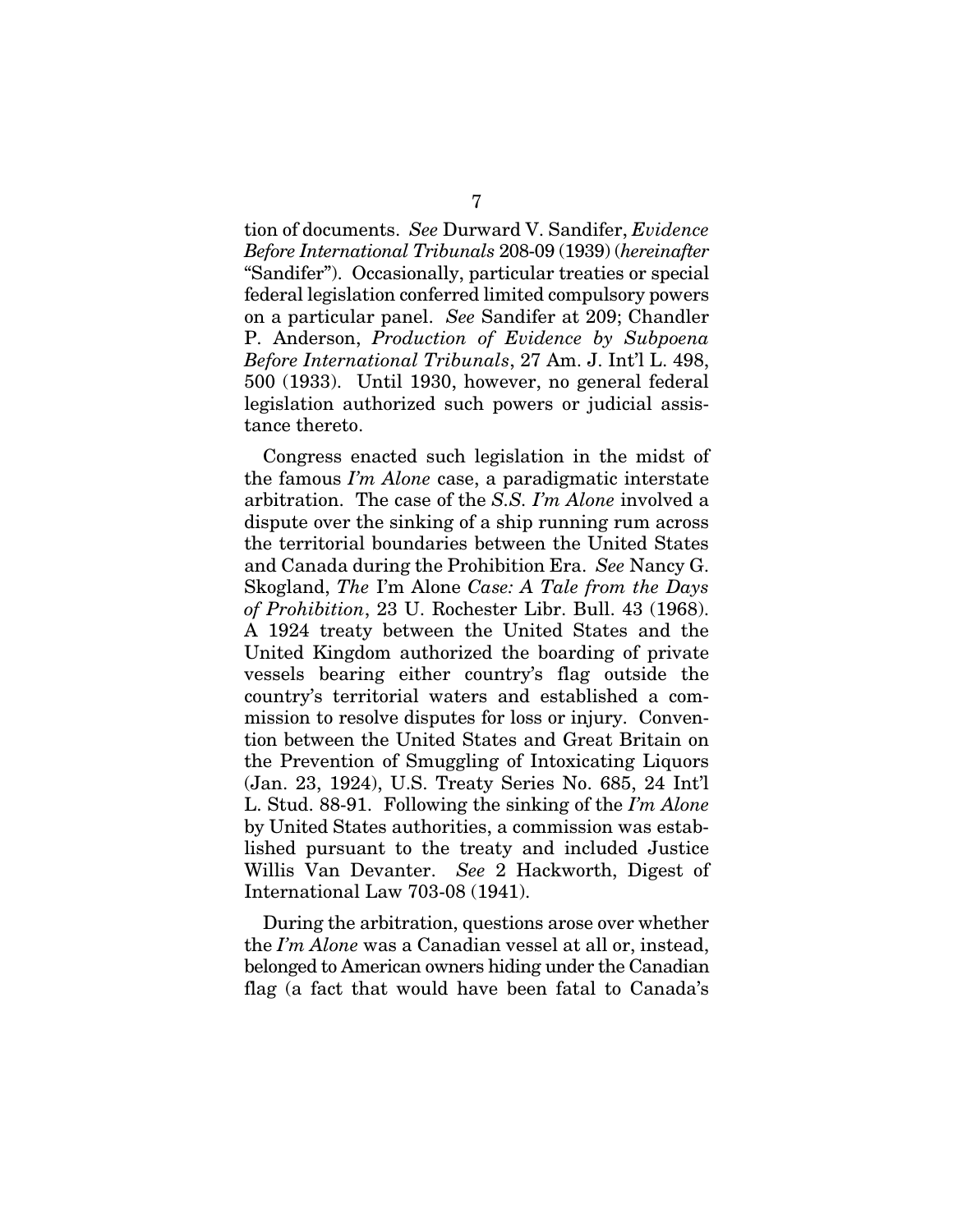claim). The challenge, however, was how to secure statements from those involved in the bootlegging, for the 1924 treaty did not expressly authorize such evidence taking. The American Agent suggested that the Commission issue a subpoena. After the Commission expressed doubts over its authority to do so, Secretary of State Stimson requested that Congress enact general legislation authorizing any international tribunal or commission to which the United States was a party "to require by subpoena the attendance and the testimony of witnesses and the production of documentary evidence relating to any matter pending before it." Act of July 3, 1930, ch. 851 §§ 1-4, 46 Stat. 1005, 1006. *See also* Letter from Secretary of State Henry L. Stimson to the Honorable George W. Norris, Chairman of the Judiciary Committee of the United States Senate, *reprinted in* 72 Cong. Rec. 1044 (1929). Congress rapidly responded and approved the requested legislation. Based on this statutory authorization, Justice Van Devanter issued several subpoenas. Sandifer at 211.

Justice Van Devanter's exercise of his authority pursuant to this legislation depended partly on the lack of any objection by the Canadian government. As noted above, the treaty authorizing the tribunal's creation did not expressly vest it with any authority to issue compulsory process. So, the question remained whether an interstate arbitral tribunal had the authority to issue a subpoena pursuant to the new federal law when the underlying treaty did not authorize it and the state party objected.

Soon thereafter, that question arose in a case before the "Mixed Claims Commission" and resulted in further changes to the federal law governing in interstate arbitration. The "Mixed Claims Commission" was an interstate arbitral tribunal formed in the Treaty of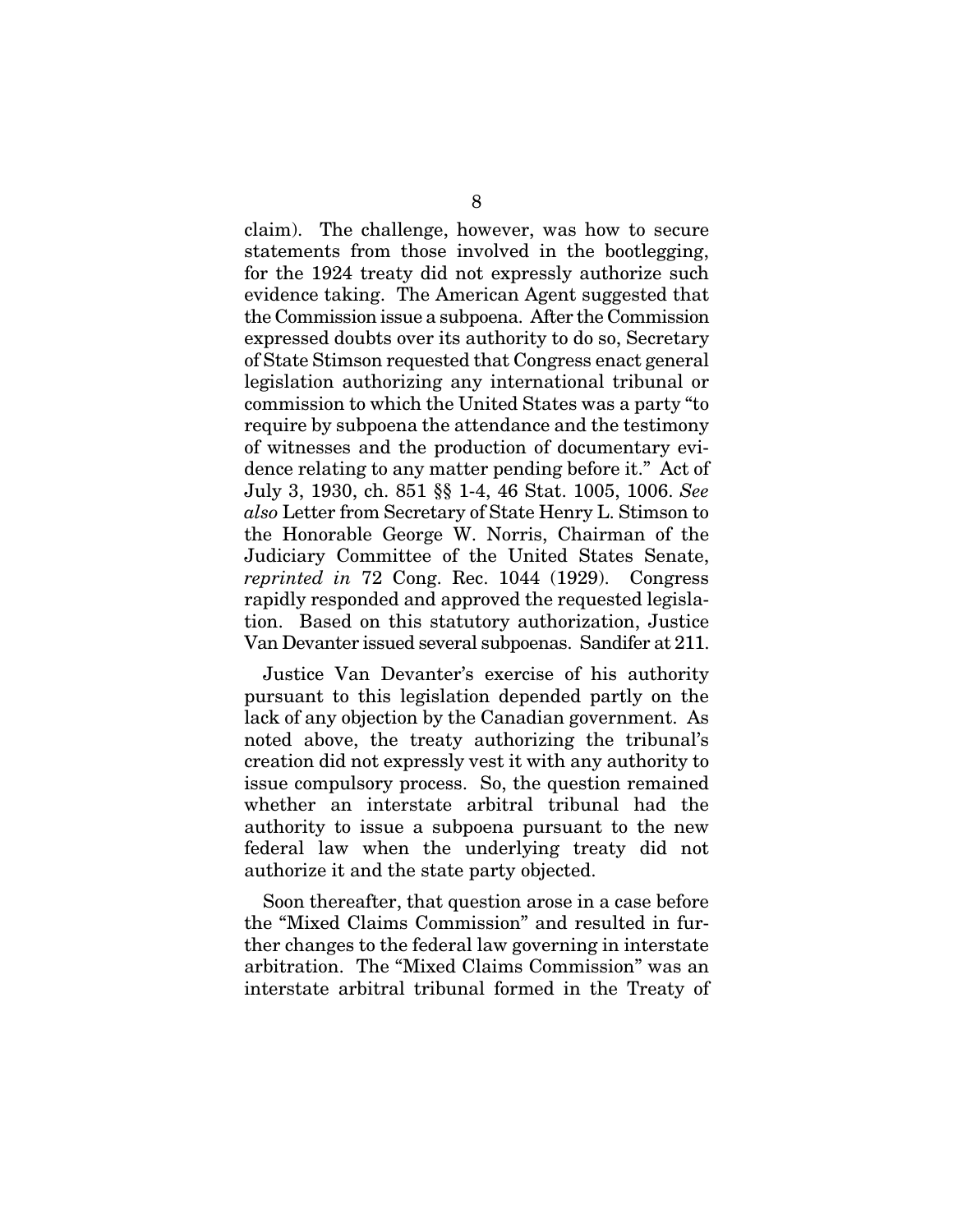Berlin to resolve claims between the United States and Germany for claims suffered by American nationals during the First World War. Anderson, 27 Am. J. Int'l L. at 500. As in the *I'm Alone* case, the American Agent petitioned the Commission to secure the witness testimony, but the German Government objected on the ground that such a request illegitimately expanded the Commission's jurisdiction beyond the treaty's terms. *See* Sandifer at 211.

In response, Congress amended the legislation in 1933. Those amendments authorized an American Agent directly to petition a United States court to issue the subpoena for testimony or documents (without needing to seek the Commission's authorization) and provided for enforcement of the subpoenas by a United States court. Act of June 7, 1933, ch. 50, 48 Stat. 117. Subsequently exercising that authority, several federal courts rejected challenges to subpoenas sought by the American Agent. *See, e.g., U.S. ex rel. Lehigh Valley R.R. Co. v. Germany*, 5. F. Supp. 97, 100 (E.D.N.Y. 1933). *See generally* Sandifer at 213 n. 31.

Federal law governing the authority to issue compulsory process in support of interstate arbitral tribunals was eventually codified in Title 22 of the United States Code ("Foreign Relations and Intercourse") at Sections 270-270g. Immediately prior to the 1964 amendments, the relevant section of Title 22 was limited to discovery in connection with interstate arbitral proceedings to which the United States was a party:

The agent of the United States before any international tribunal or commission, whether previously or hereafter established, in which the United States participates as a party whenever he desires to obtain testimony or the production of books and papers by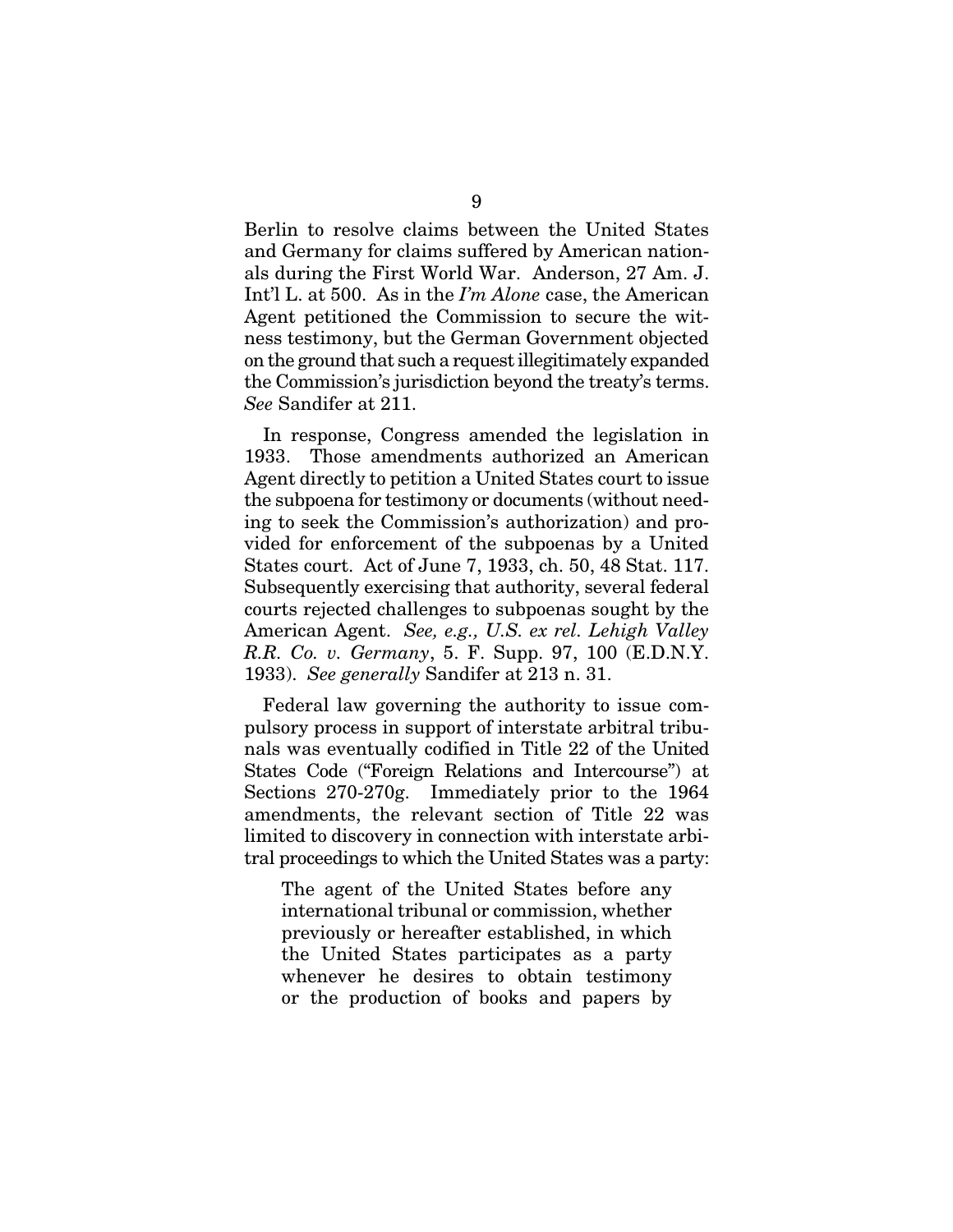witnesses may apply to the United States District Court for the district in which such witness or witnesses reside or may be found, for the issuance of subpoenas to require their attendance and testimony . . . and the production therein of books and papers, relating to any matter or claim in which the United States on its own behalf or on behalf of any of its nationals is concerned as a party claimant or respondent before such international tribunal or commission.

#### 22 U.S.C. § 270d (1958).

In 1952, Attorney General James McGranery called for a critical re-examination of the law governing international judicial assistance. *See* Report of Honorable James P. McGranery, *reprinted in* Report of the Judicial Conference of the United States at 38-41 (1952) ("*McGranery Report*"). Shortly thereafter, Congress established the Commission on International Rules of Judicial Procedure ("*Rules Commission*"). *See*  Act of Sept. 2, 1958, Pub. L. No. 85-906, § 2, 72 Stat. 1743. Congress instructed the Rules Commission "to study the system of international judicial assistance in the United States and to recommend improvements." 1 Bruno A. Ristau, *International Judicial Assistance* § 1-1-4 at 12 (1990) (footnote omitted). The Rules Commission recommended changes in three main areas: (1) revisions to the Federal Rules of Civil and Criminal Procedure; (2) adoption of a uniform state law governing interstate and international procedure; and (3) amendments to the United States Code.

In 1964, Congress unanimously adopted the changes to federal law recommended by the Rules Commission. Those changes included substantial revisions to the law governing the two above-described strands of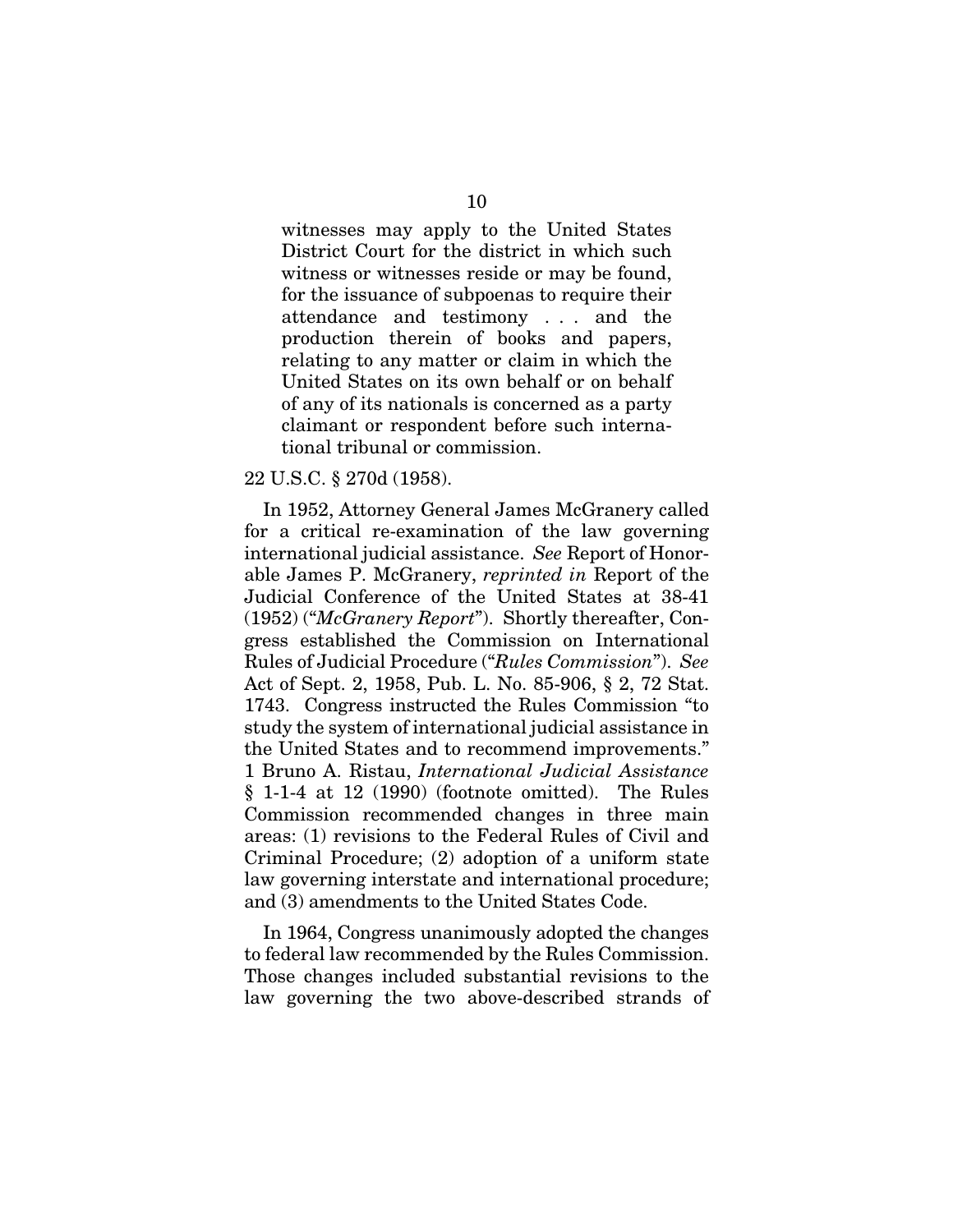international judicial assistance. With respect to the first strand, Congress removed various restrictions on the availability of that assistance such as the provision limiting it to a "judicial proceeding pending in any court in a foreign country with which the United States is at peace." With respect to the second strand, Congress repealed the separate provisions governing judicial assistance to interstate arbitral tribunals contained in Title 22. Merging these two strands into a single integrated provision, the revised version of Section 1782 authorized federal district courts to issue subpoenas for testimony or documents "for use in a proceeding in a foreign or international tribunal."

#### SUMMARY OF ARGUMENT

Section 1782 does not authorize federal courts to issue subpoenas to support private arbitral panels. Rather, the term "foreign or international tribunal" only encompasses courts and other sovereign adjudicative bodies formally created by the official act of one or more sovereign governments. Along with the textual reasons advanced by Petitioners, two additional ones support this interpretation.

First, this interpretation best comports with this Court's precedents. Those precedents treat commercial arbitration as a mutual agreement between private parties to trade "the procedures and opportunity for review of the courtroom for the simplicity, informality, and expedition of arbitration." *Mitsubishi Motors Corp. v. Soler Chrysler-Plymouth, Inc.*, 473 U.S. 614, 628 (1985). Extending Section 1782 to encompass private arbitral panels upends this "mutual agreement." It embroils federal courts in disputes where the parties never intended their involvement. imposes asymmetric burdens on U.S.-based companies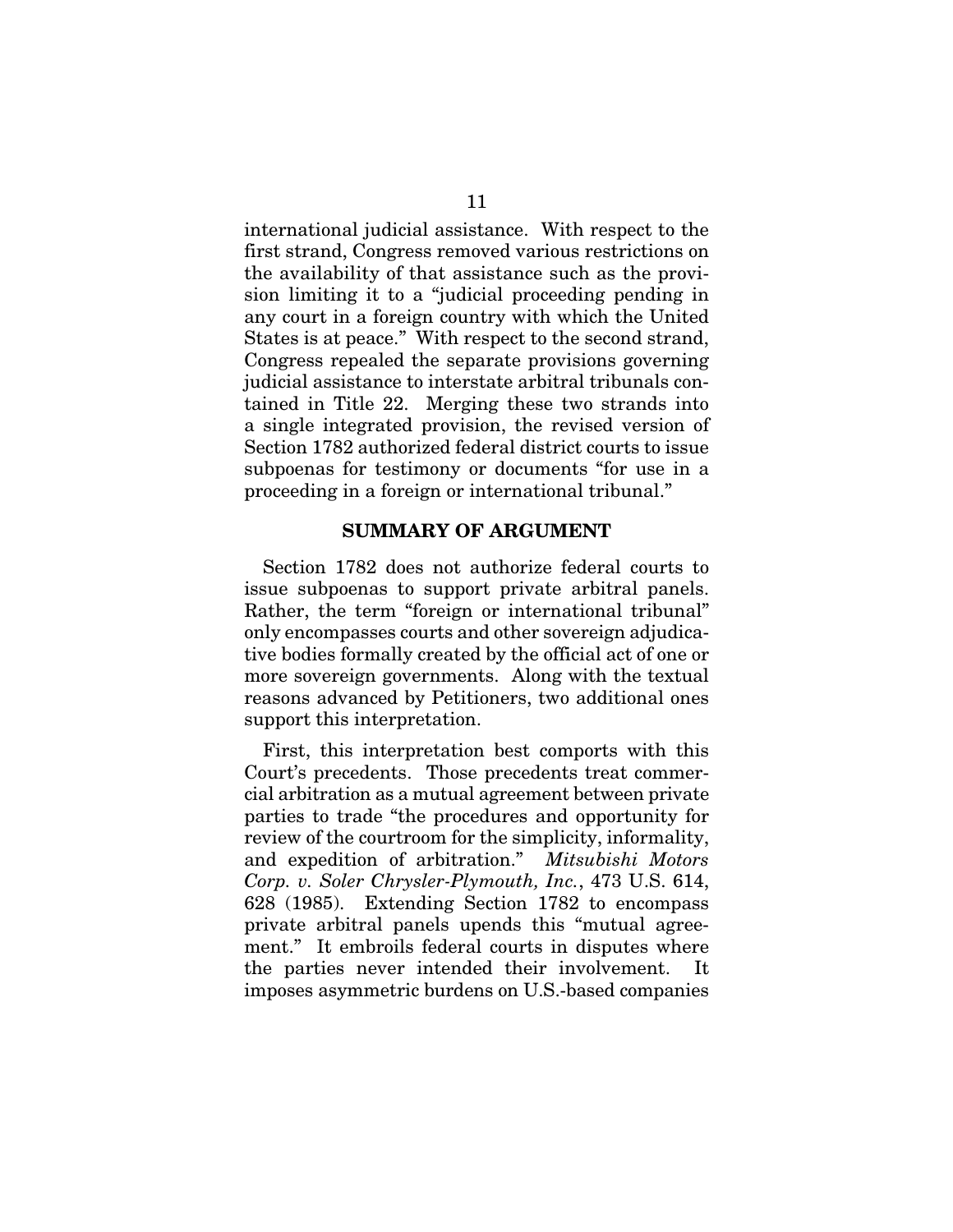relative to their foreign counterparts. Finally, it produces absurd results like an obligation to produce documents located in a foreign country even where that country's own laws would not require that production for use in an arbitration. This case aptly illustrates all of those pitfalls.

Second, interpreting "foreign or international tribunal" in Section 1782 not to include private arbitral panels best comports with the historical backdrop against which Congress adopted the term. A careful examination of that history reveals that the term "foreign or international tribunal" unified two strands of federal law – a strand governing assistance to foreign courts and a separate strand governing assistance to interstate arbitral tribunals. Absolutely nothing in the history refers to (much less reveals an intention to include) private arbitral panels.

#### ARGUMENT

#### I. THE TERM "FOREIGN OR INTERNA-TIONAL TRIBUNAL" IN SECTION 1782 DOES NOT INCLUDE PRIVATE ARBI-TRAL PANELS.

Section 1782 does not *expressly* authorize United States courts to issue subpoenas in support of private arbitral panels. That statute does not mention "arbitrators" at all. Congress knows perfectly well how to enact statutes about private arbitral panels, including statutes concerning evidence-taking in support of those panels. It did so nearly forty years prior to the 1964 amendments when, in 1925, it adopted the Federal Arbitration Act ("FAA"). Section 7 of the FAA, a provision of the "Arbitration" Title of the United States Code, authorizes "arbitrators" sitting in the United States, whether in a domestic or international com-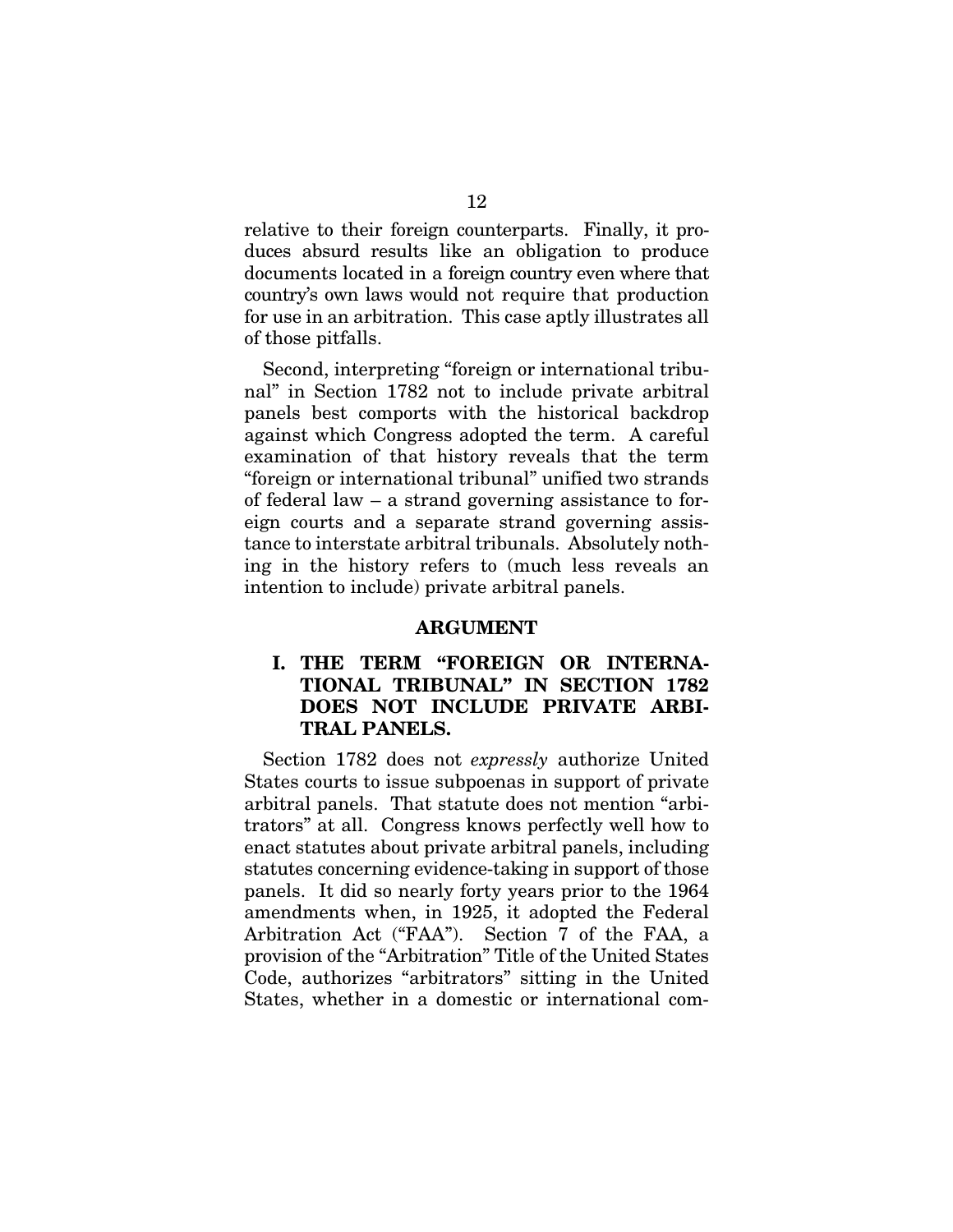mercial dispute, to issue subpoenas in certain limited circumstances and authorizes federal district courts to enforce those subpoenas. *See Hay Grp., Inc. v. E.B.S. Acquisition Corp.*, 360 F.3d 404 (3d Cir. 2004) (Alito, J.).

The question before this Court is whether, despite the lack of comparable express authorization in Section 1782, private arbitral panels can be shoehorned into the statutory term "foreign or international tribunal." In this case, the District Court, following Sixth Circuit precedent, concluded that it could. Pet. App. 17a, 60a-61a. That conclusion is incorrect. Contrary to the conclusion below, the statutory term at issue, appearing in the "Judiciary and Judicial Procedure" Title of the United States Code, covers only proceedings in courts and other sovereign adjudicatory authorities formally created by the official acts of one or more sovereign governments. Petitioners' Brief thoroughly canvasses the textual arguments buttressing this rule. So *amici* concentrate this brief on why the broader construction exemplified by the decision below (A) is incompatible with the basic attributes and practice of international commercial arbitration set forth in this Court's jurisprudence and (B) untethers the term "foreign or international tribunal" from its historical moorings. In contrast to the lower court's strained interpretation of the term, "[s]tatutory history provides a better lesson . . . which is confirmed by following out the practical consequences of [that] position." *Cortez Byrd Chips, Inc. v. Bill Harbert Constr. Co.*, 529 U.S. 193, 199 (2000).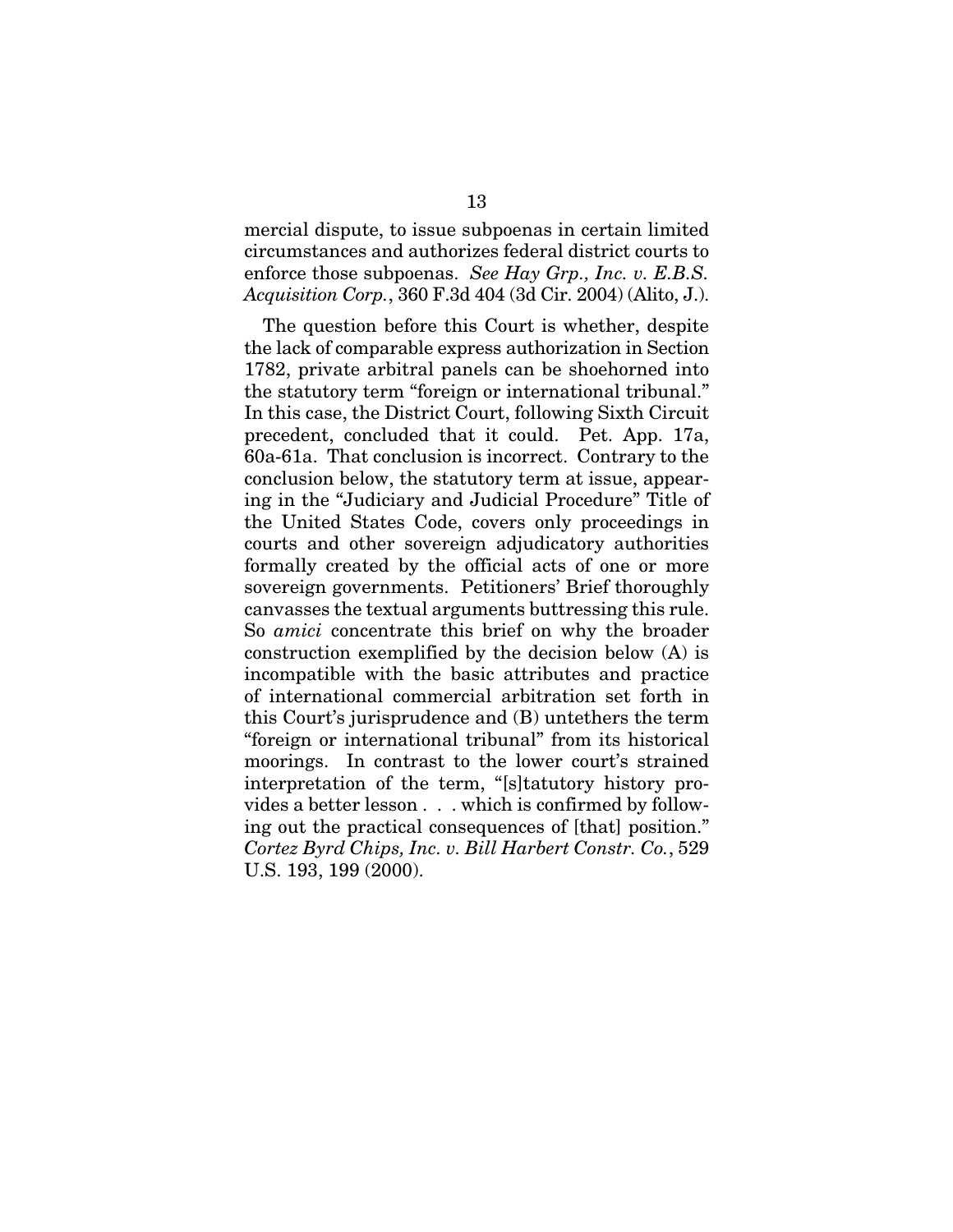#### A. Extending Section 1782 to private arbitral panels is incompatible with the basic attributes and practice of international commercial arbitration set forth in this Court's jurisprudence.

A bedrock principle of international commercial arbitration, reflected in this Court's jurisprudence, is that it is fundamentally a creature of contract. That principle ordinarily vests choices about procedural matters, including evidence taking, in the parties' mutual agreement in the first instance and, where such agreement is lacking, in the arbitrator's discretion. A unilateral system of evidence taking endorsed by the court below would detonate that bedrock principle and bring about a "major . . . alteration in established legal relationships" in conflict with the best reading of the statute, particularly in light of its context and history. *Andrus v. Charlestone Stone Products Co.*, 436 U.S. 604, 616 (1978). It would impose several costs on the target of the subpoena, ones that would disproportionately affect and asymmetrically burden U.S.-based companies. This "fallout underscores the implausibility of [the lower court's] interpretation." *Van Buren v. United States*, 141 S. Ct. 1648, 1661 (2021).

> 1. Both this Court's precedents and the practice of international commercial arbitration rest on a foundation of enforceable private agreements over the procedures, including on matters of evidence taking.

International commercial arbitration, much like its domestic counterpart, is fundamentally a "solemn agreement between the parties that such controversies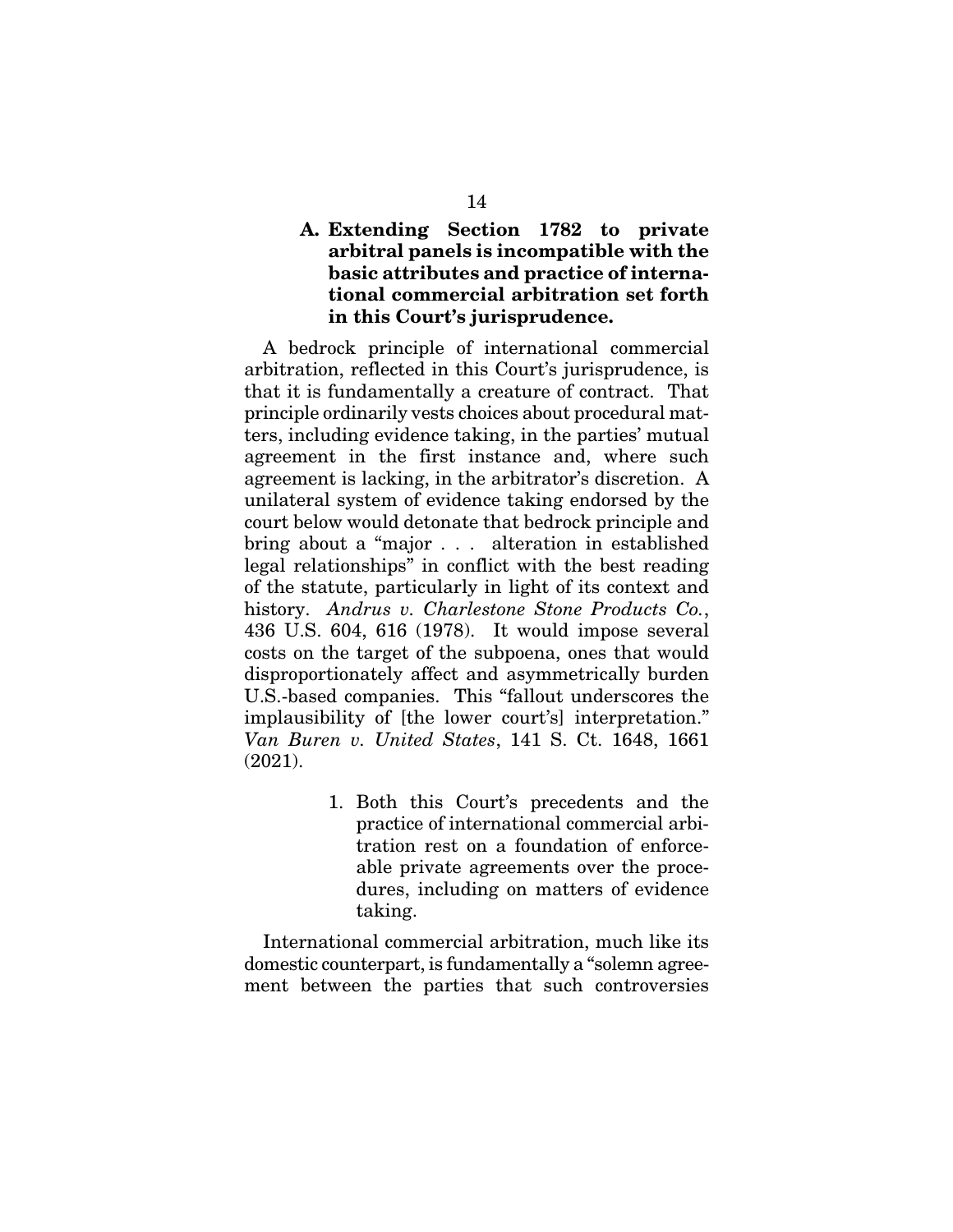be resolved elsewhere." *Scherk v. Alberto-Culver Co.*, 417 U.S. 506, 517 n. 11 (1974). While such private agreements were often historically unenforceable, the FAA reversed this presumption and replaced it with a liberal federal policy "guaranteeing the enforcement of private contractual arrangements." *Mitsubishi*, 473 U.S. at 625. By presumptively enforcing these procedural contracts, the FAA "allow[ed] parties to avoid the costliness and delays of litigation." *Scherk*, 417 U.S. at 510-11 (internal quotations omitted).

Procedural autonomy helps parties avoid those costs and delays. By opting for arbitration, private parties trade "the procedures and opportunity for review of the courtroom for the simplicity, informality, and expedition of arbitration." *Mitsubishi*, 473 U.S. at 628. Consequently, federal law "lets parties tailor . . . [many] features of arbitration by contract," *Hall St. Assocs., L.L.C. v. Mattel, Inc.*, 552 U.S. 576, 586 (2008), and "requires courts rigorously to enforce arbitration agreements according to their terms, including terms that specify . . . the rules under which that arbitration will be conducted." *Epic Sys. v. Lewis*, 138 S. Ct. 1612, 1621 (2018) (citation and internal quotations omitted). This helps parties "to keep the effort and expense required to resolve a dispute within manageable bounds that prompts them mutually to forgo access to judicial remedies." *Mitsubishi*, 473 U.S. at 633.

The parties' procedural autonomy extends to matters of evidence taking. The compulsory disclosure of evidence is *not* a matter of right in international commercial arbitration. *See* II Gary B. Born, International Commercial Arbitration § 16.02 at 2496-97 (3d ed. 2021) (*hereinafter* "*Born*"). Rather, the availability (and extent) of evidence-taking depends upon the parties' agreement. Sometimes, parties explicitly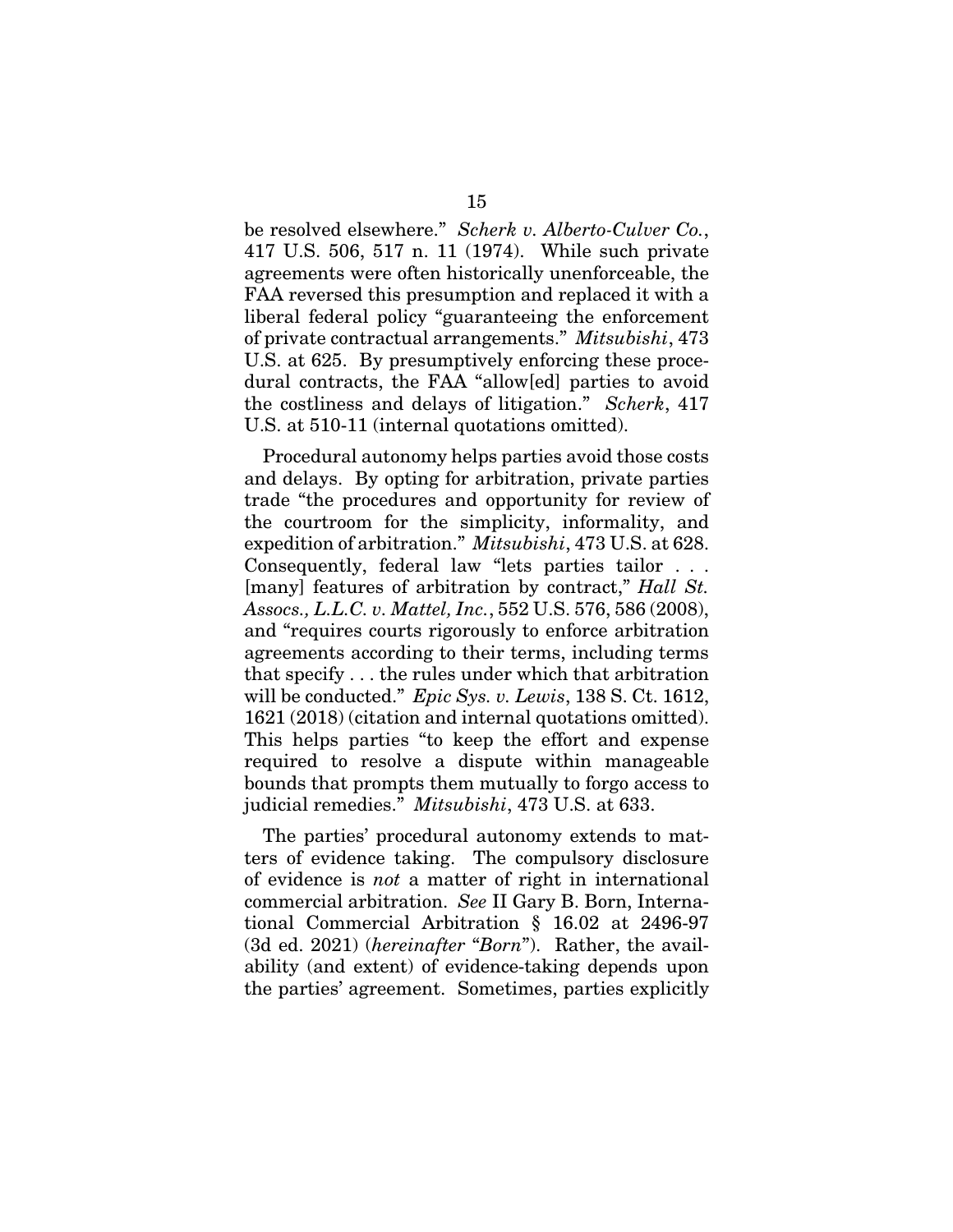regulate the matter directly in the arbitration clause. In these instances, virtually every major set of arbitral rules instructs the arbitrators to apply the parties' agreed-upon procedural rules. *See* DIS Rules Art. 21.3; *see generally* II Born, § 15.02[D] at 2302-04. In other instances, the parties' arbitration clause may be silent (or incomplete) on matters of disclosure and evidence-taking. In these instances, international arbitration rules almost uniformly delegate to the tribunal the authority to make procedural determinations. *See* DIS Rules Art. 21.3; *see generally* II Born, § 15.03 at 2309.

In harmony with this two-step framework, most national arbitration laws provide only limited opportunity for judicial assistance in support of international commercial arbitration. The UNCITRAL Model Law on International Commercial Arbitration, an international arbitral law adopted by over forty countries (including Germany, the arbitral forum here) and several states in the United States, exemplifies these limits. Article 27 of the UNCITRAL Model Arbitration Law provides that: "The arbitral tribunal or a party with the approval of the arbitral tribunal may request from a competent court of this State assistance in taking evidence." Moreover, Article 1(2) of the Model Law strictly limits the application of judicial assistance to arbitrations sited in the country where the court sits. In other words, the UNCITRAL Model Arbitration Law, like the laws of many other nations, does not permit a court in one of the countries that has adopted it to provide judicial assistance in the taking of evidence to support an arbitration sited elsewhere. *See generally* II Born § 16.03[A] at 2570-74. These generally accepted limits ensure both that the judicial assistance proceeding does not undermine the arbitral panel's authority to resolve the parties' dispute and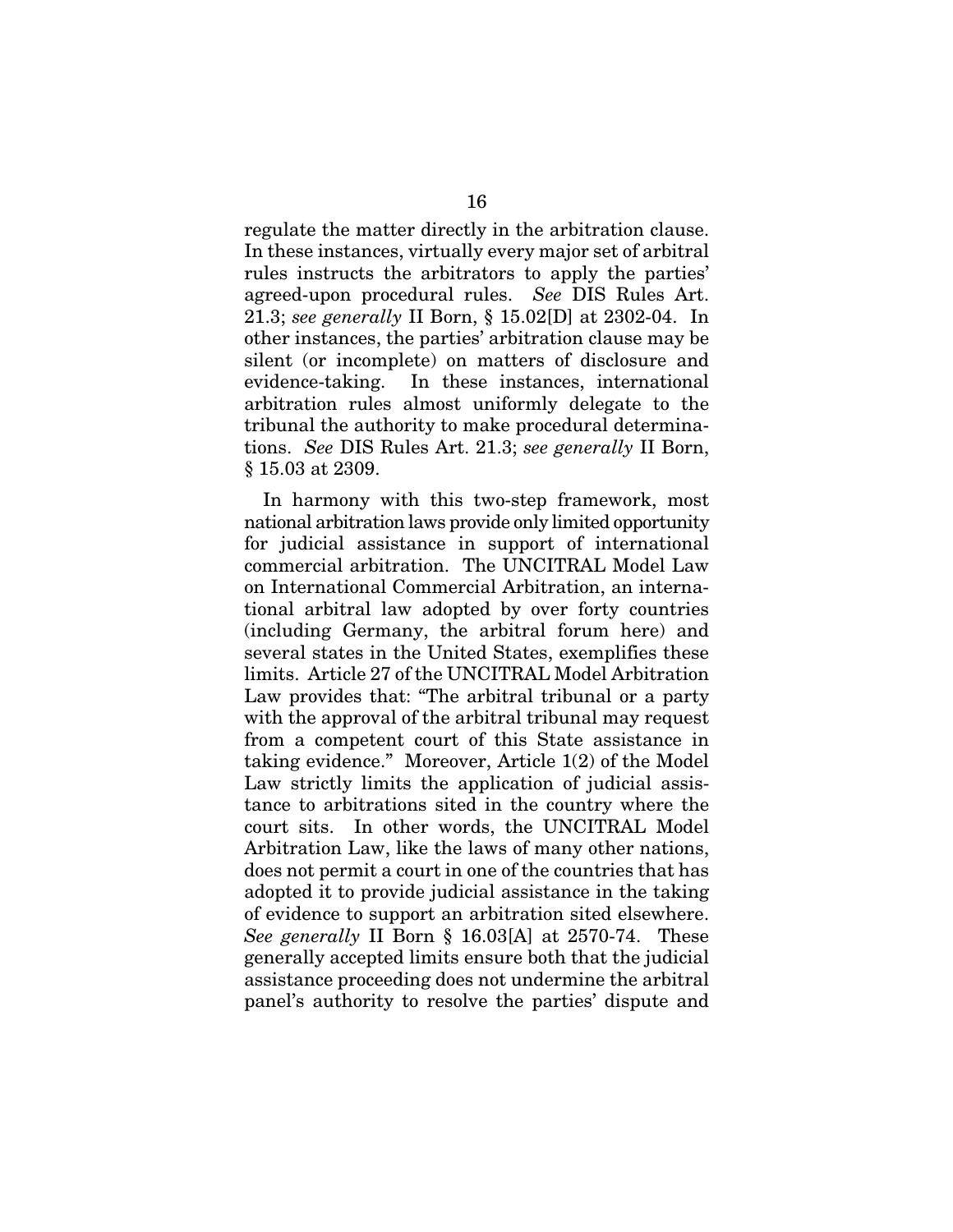that satellite litigation does not undercut the parties' desire for just, speedy, and efficient resolution of the dispute.

Section 7 of the Federal Arbitration Act accords with this prevailing international practice. Like other countries' international arbitration laws noted above, Section 7 designates the arbitral tribunal as the gatekeeper for any requests to take evidence in an arbitral proceeding. 9 U.S.C. § 7. Similar to the geographic limitations set forth in other countries' international arbitration laws, Section 7 sets forth a firm geographic limitation: only the district court "in which such arbitrators, or a majority of them, are sitting" may compel compliance with the arbitrators' subpoena. Section 7's limitations apply to international arbitrations sited *in* the United States either by operation of the residual application clauses contained in the implementing legislation for two conventions, *see*  9 U.S.C. §§ 208, 307, or by direct application in case of an arbitration not subject to one of these conventions, *see The Instituto Cubano de Estabilizacion Del Azucar v. Firbranch*, 130 F. Supp. 170 (S.D.N.Y. 1954).

> 2. Extending Section 1782 to private arbitral panels upends these contractual foundations and the practice of international commercial arbitration.

The preceding section demonstrated how the system of international arbitration, embodied in both arbitral rules and national laws, rests upon a contractual foundation. Extending Section 1782 to encompass private arbitral panels upends this carefully designed foundation. "Attention to the practical consequences" for international arbitration counsels against that interpretation. *Cortez Byrd Chips*, 529 U.S. at 203.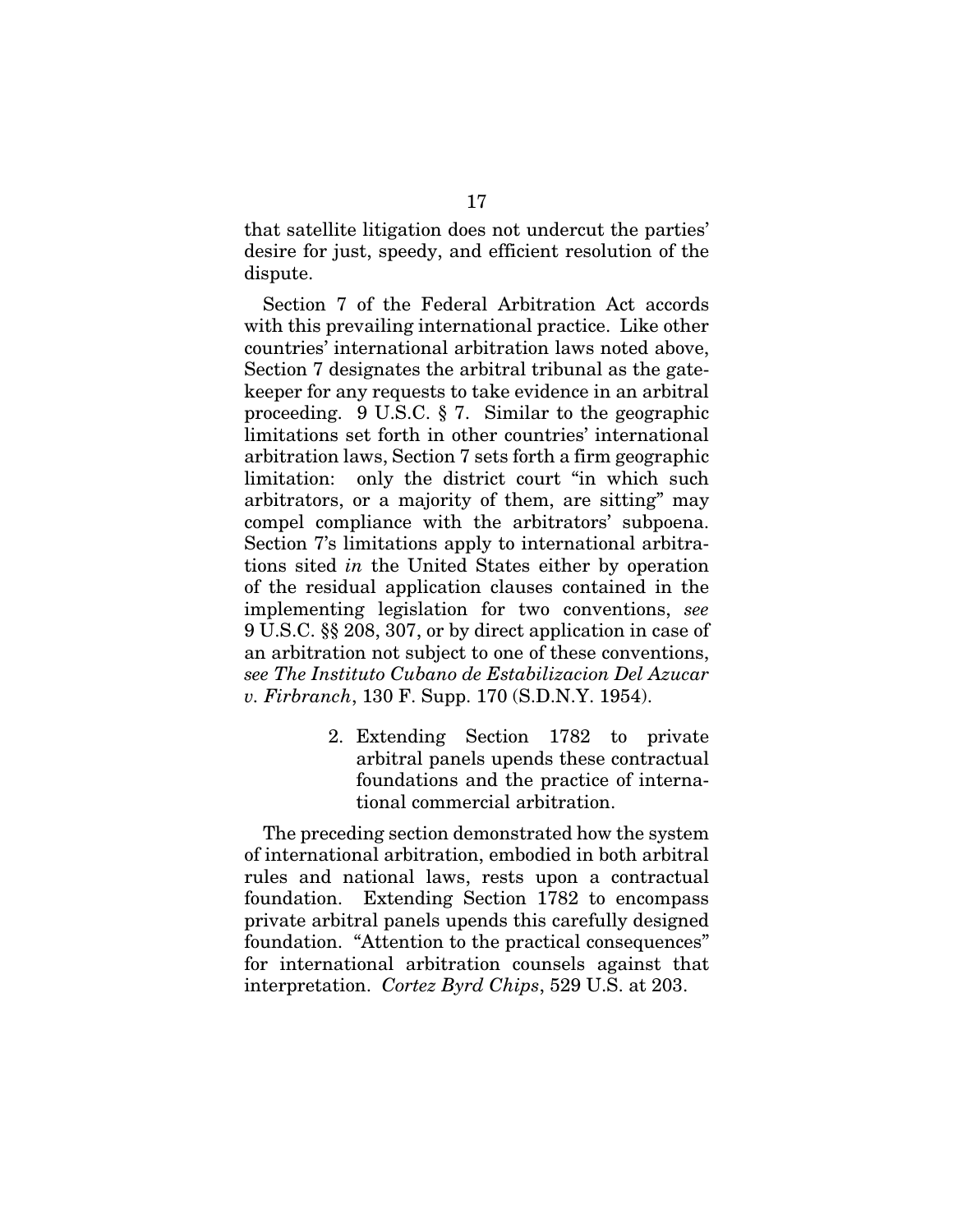First, the lower court's construction imposes an asymmetric burden on U.S.-based companies. This case perfectly illustrates the problem. At bottom, it involves a dispute between a Hong Kong-based company and U.S.-based company where the parties have agreed to resolve any disputes by arbitration in Germany under a specified set of rules (the DIS Rules). Because the Section 1782 authority is limited to the district where a party may be "found," the Petitioners (including the American company) can be subject to a Section 1782 subpoena. Respondent is not subject to any comparable obligation in its home jurisdiction. *See* II Born § 16.03[A] at 2571 & n. 396. Moreover, as Respondent's own affidavits in this case demonstrate and Respondent's counsel conceded in proceedings before the magistrate judge, any arbitral tribunal convened pursuant to the parties' agreed-upon rules will lack the authority to compel the production of documents and testimony. Pet. App. 9a, 39a-40a. Nor would a German court do so. Pet. App. 37a. Consequently, the lower court's construction affords greater discovery rights to foreign-based parties to an international arbitration than their American-based counterparts.

This asymmetric burden extends to situations where the U.S.-based company is not even a party to the arbitration. Consider, for example, an arbitration sited in Austria between a Ukrainian company and the Ukrainian-based subsidiary of a U.S.-based parent company. Under the lower court's reading, the Ukrainian company could employ Section 1782 to seek discovery from the U.S.-based parent company even though that company is not subject to the Austrian arbitrators' jurisdiction. Similarly, this interpretation would allow the Ukrainian company not just to harass the U.S.-based parent company but to undertake a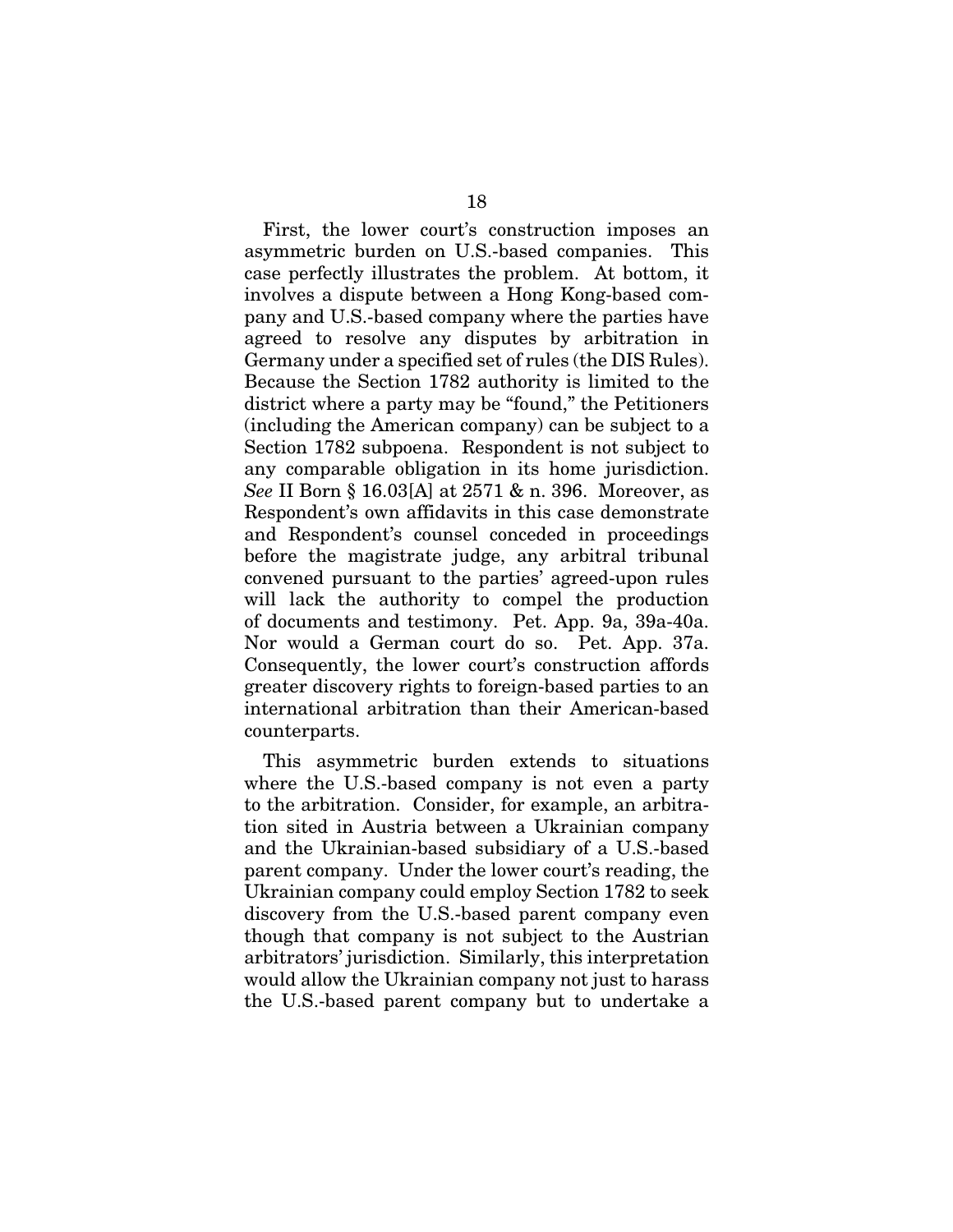fishing expedition for any number of U.S.-based affiliates such as banks, accountants, or other services companies utilized by the subsidiary that might have "discoverable" information. *See In re Roz Trading Ltd.*, 469 F. Supp. 2d 1221 (N.D. Ga. 2006).

Second, the lower court's construction does not "give effect to the contractual rights and expectations of the parties," *Volt Info. Scis., Inc. v. Bd. of Trs. of Leland Stanford Junior Univ.*, 489 U.S. 468, 479 (1989), and instead grafts onto them a set of evidence-taking procedures to which the parties never consented. This case illustrates the point. The DIS Rules "do not expressly provide for document requests by the parties." II Born § 16.02[C] at 2516. Moreover, while the DIS Rules encourage the arbitral tribunal to discuss the evidence taking at a case management conference, *see* DIS Rules Art. 27 & Annex 3, those rules presuppose of course the formation of the tribunal, something that did not occur before Respondent sought discovery in this case. Not only did the parties contractually channel their dispute to a country (and an arbitral institution) that does not authorize compulsory discovery, they went one step further and affirmatively excluded judicial assistance. Specifically, the arbitration clause in this case provided that the dispute should be resolved under the DIS Rules "without recourse to the ordinary courts of law." Despite all these contractual choices, the lower court in this case granted Respondent that very recourse that the parties agreed to exclude in their arbitration clause. Pet. App. 42a-45a. This represents precisely the sort of "costly satellite litigation" incompatible with the parties' mutual agreement. II Born § 16.03 at 2586.

Third, the lower court's construction might even allow a party to attempt to obtain evidence located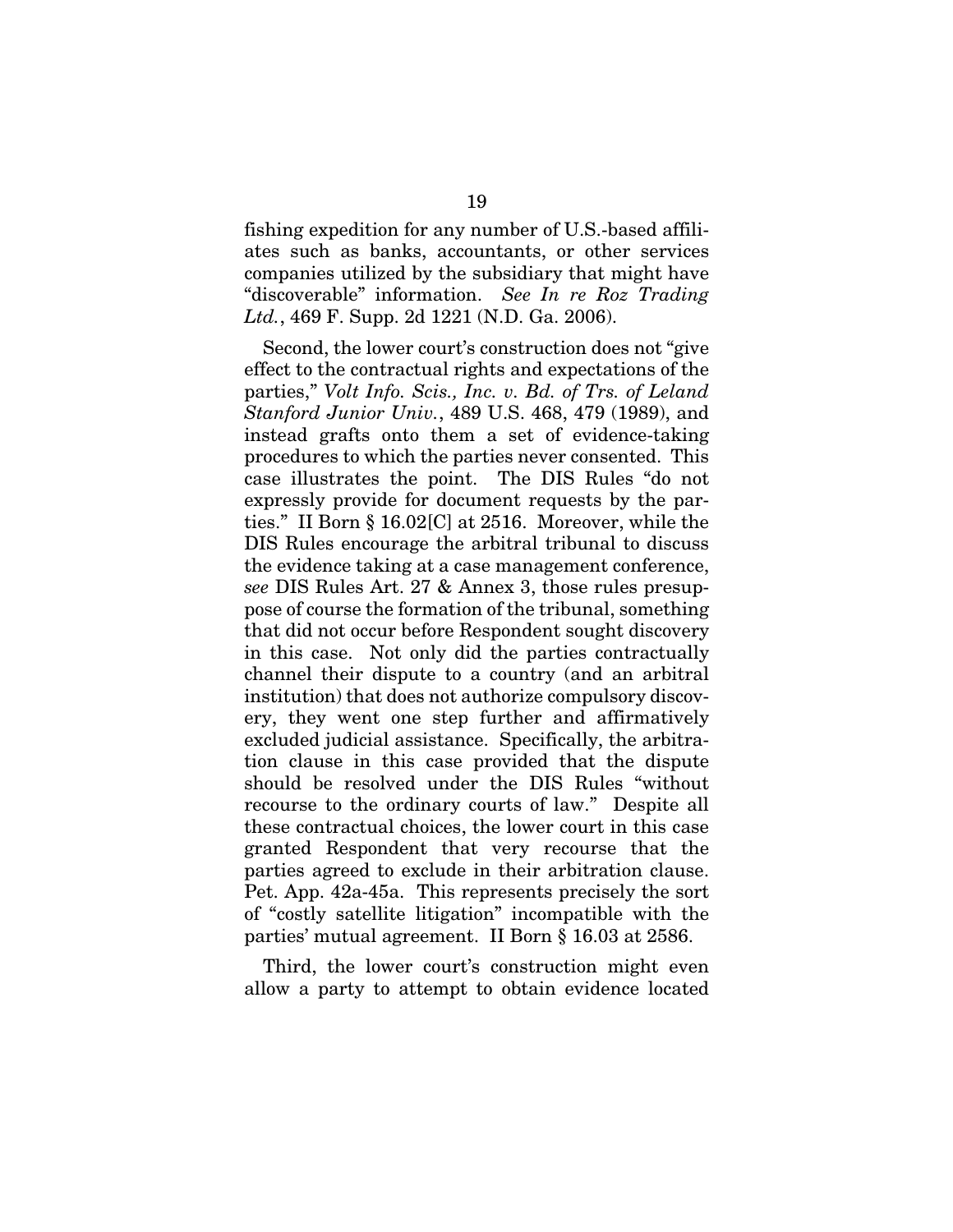abroad even when the laws of those countries would not require the disclosure for use in an arbitration. Courts routinely analyze the scope of a Section 1782 disclosure obligation by reference to the provisions of the Federal Rules of Civil Procedure governing subpoenas generally. *See, e.g.*, *HRC-Hainan Holding Company, LLC v. Yihan Hu*, 2020 WL 906719, at \*11 (N.D. Cal. Feb. 25, 2020). Those rules include provisions requiring a party to produce evidence within its "possession, custody and control." Some courts have interpreted this language broadly to encompass material located abroad provided that the target of the discovery can secure its production. *See, e.g., In re Application of Antonio Del Valle Ruiz*, 939 F.3d 520 (2d Cir. 2019). Consequently, under the lower court's interpretation, in a foreign-sited arbitration between a Japan-based company and U.S.-based multinational, the Japan-based company could bring a Section 1782 subpoena against the U.S.-based company and seek to require it to disclose not only documents located *in* the United States but also documents in the possession of its foreign-based subsidiaries and *located abroad*. Even where local laws might not require those foreign subsidiaries to produce those documents for use in an arbitration, such local laws would not prevent the federal district court from ordering production. *See* Born & Rutledge at 966-67, 1013-14. Under these circumstances, the Court "should give some alternative meaning to [foreign or international tribunal] . . . that avoids this [absurd] consequence." *Green v. Bock Laundry Mach. Co.*, 490 U.S. 504, 527 (1989) (Scalia, J., concurring).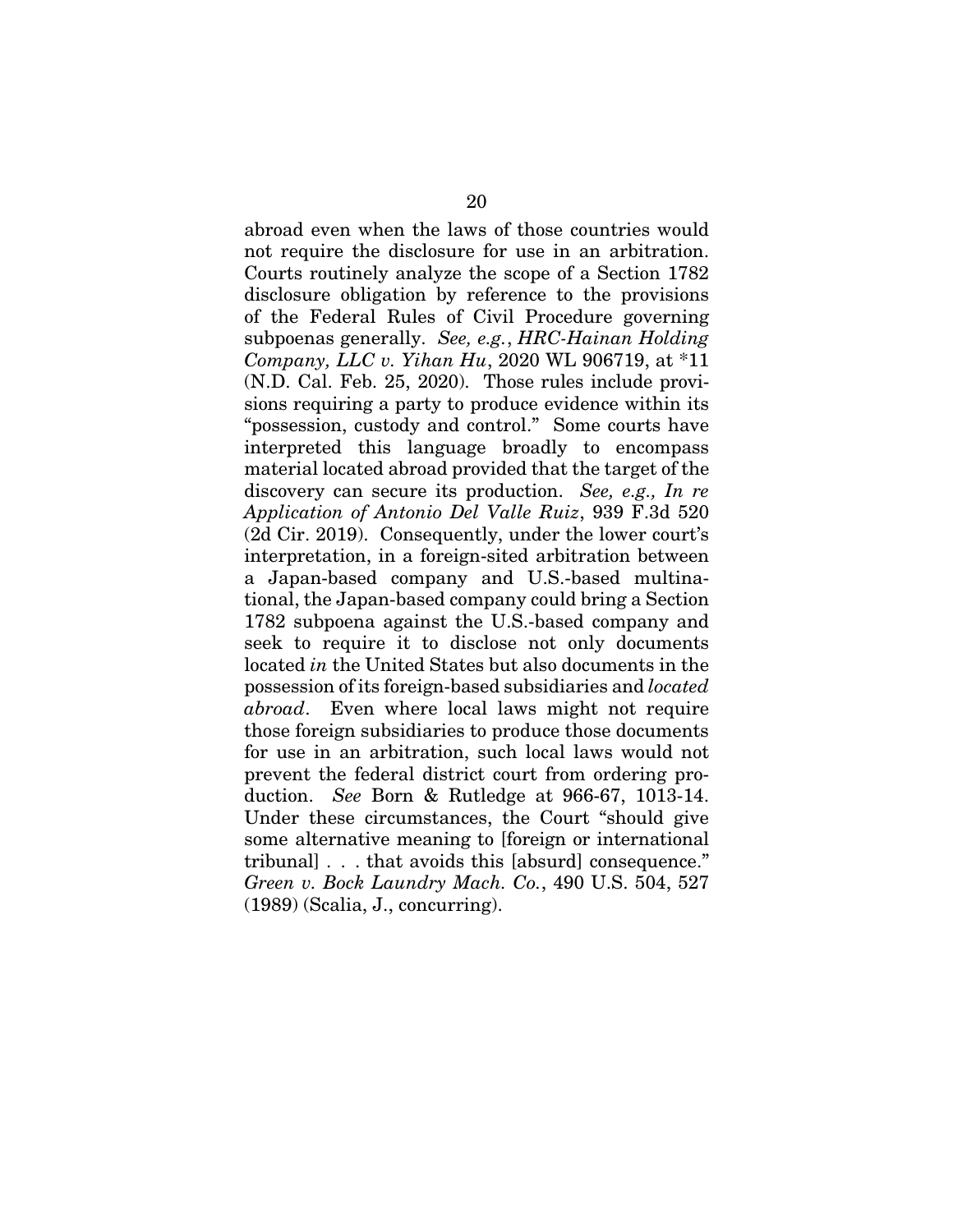3. Reliance on the district court's discretion to manage Section 1782 subpoenas does not adequately address these costs and conflicts with this Court's precedents.

Some courts have argued that these and other practical consequences can be managed through the exercise of their discretion under Section 1782. *See, e.g., Servotronics, Inc. v. Boeing Co.*, 954 F.3d 209, 215 (4th Cir. 2020); *In re Application to Obtain Discovery for Use in Foreign Proc.*, 939 F.3d 710, 730 (6th Cir. 2019). That argument is incorrect. No exercise of discretion can avoid the substantial costs that come from allowing Section 1782 to upend the procedural contract underpinning arbitration. *See Hertz Corp. v. Friend*, 559 U.S. 77, 94 (2010) (eschewing "complex tests" that "complicate a case," "eat[] up time and money," and put judicial resources "at stake").

For one thing, no exercise of district court discretion can avoid "frustrat[ing]" the "streamlined proceedings and expeditious results" that the parties expected when they agreed to arbitrate. *Preston v. Ferrer*, 552 U. S. 346, 357–58 (2008) (citation and internal quotations omitted). The proceedings in *Servotronics* (where this Court first tried to resolve the question presented) illustrate the point. The underlying arbitration proceeding in that case commenced in September 2018 in England. From that time, protracted Section 1782 proceedings dragged on in multiple federal courts for over two and a half years. Such delays exceed not only the presumptive deadlines for rendering the award set forth in some international arbitral rules but also the average length of time typically taken by international arbitral panels to render an award. *See, e.g.*, Arbitration Rules of the Arbitration Institute of the Stockholm Chamber of Commerce, Art.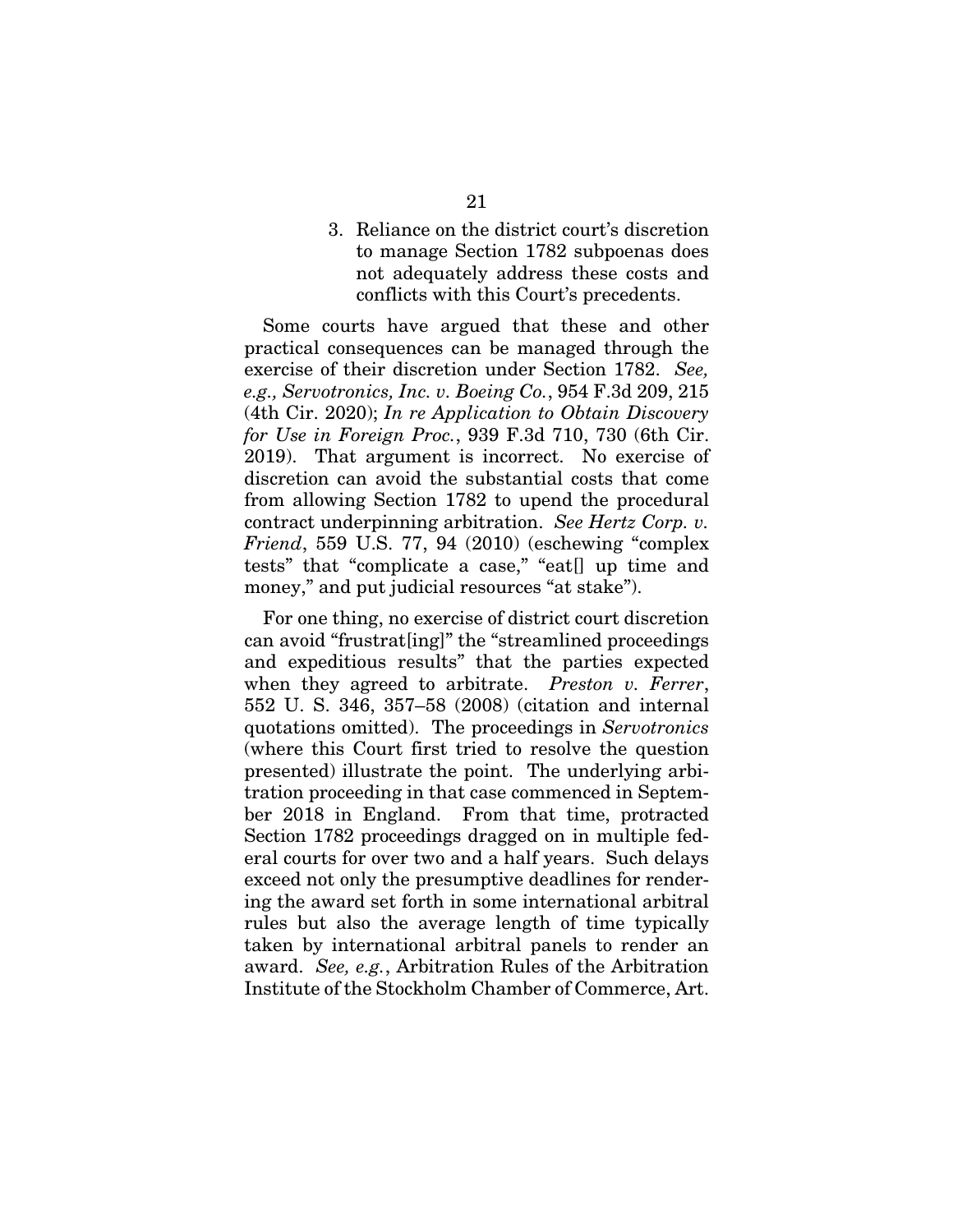43 (2017) (setting a six-month deadline from the date on which the arbitration was referred to the panel); LCIA Releases Costs and Duration Data, *The London Court of International Arbitration* (Nov. 3, 2015) (concluding that the median and mean lengths of an LCIA arbitration are 16 and 20 months respectively). Against this backdrop, such delays "make[] the process slower, more costly, and more likely to generate procedural morass than final judgment." *AT&T Mobility LLC v. Concepcion*, 563 U.S. 333, 348 (2011).

Nor can the exercise of discretion offset the publicity of the collateral litigation, an outcome fundamentally at odds with the confidentiality that attends many private commercial arbitrations. Commentators routinely point to this confidentiality as one of the procedural advantages of international commercial arbitration in contrast to litigation. *See* II Born § 20.01 at 3003 n. 2 (collecting commentary). Many arbitral rules affirmatively obligate the tribunal, the administering institution and, sometimes, even the parties to maintain the confidentiality of the proceedings. *See generally id.* § 20.04[A] at 3029-30. The availability of a Section 1782 application compromises that confidentiality to which the parties have committed. Regardless of whether a district court grants the subpoena, the public nature of the Section 1782 proceeding cannot undo that harm.

Finally, a requirement to exercise discretion needlessly burdens the federal district courts in ways that would never occur in comparable federal civil litigation. Since *Intel*, the Section 1782 caseload of the federal district courts has exploded. Yanbai Andrea Wang, *Exporting American Discovery*, 87 U. Chi. L. Rev. 2089 (2020). Even if a district court employs a "high bar" before a Section 1782 subpoena should be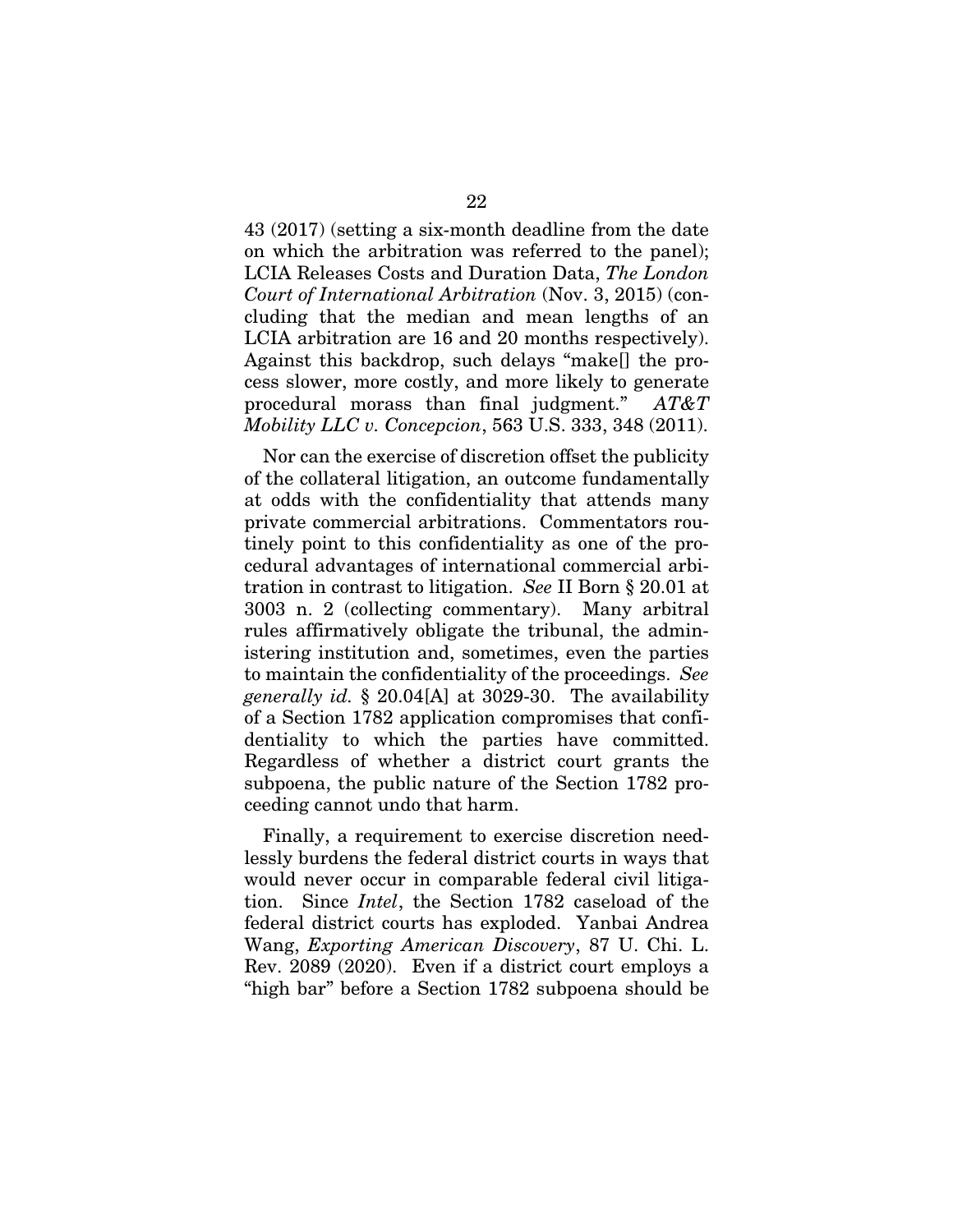granted, that high bar nonetheless requires district courts to wade through an array of factors and considerations to decide, first, whether the prerequisites of Section 1782 have been met and, second, if they have, whether to exercise the discretion to grant the subpoena. As this case well illustrates, those determinations require district courts to familiarize themselves with proceedings in foreign forums (Germany), pursuant to unfamiliar sets of rules (DIS), and often with no sense whatsoever whether the arbitrators even want the requested materials (since the tribunal has not even been formed). Indeed, this case already has required the trial court to oversee a costly and time-consuming meet-and-confer process between the parties before any arbitration even commenced, Pet. App. 50a-51a, effectively creating an incredible scheme of pre-filing discovery that would virtually never occur in most cases commenced under the Federal Rules of Civil Procedure. Such an investment of judicial resources in the context of an international commercial arbitration makes no sense because the parties necessarily have agreed *not* to resolve their dispute in those courts or, for that matter, any court at all.

> B. The historical background against which the term "foreign or international tribunal" was adopted does not support extending Section 1782 to private arbitral panels.

When called on to resolve a dispute over a statute's meaning, "this Court normally seeks to afford the law's terms their ordinary meaning at the time Congress adopted them." *Niz-Chavez v. Garland*, 141 S.Ct. 1474, 1480 (2021). In 1964, Congress did not adopt the terms "foreign or international tribunal" in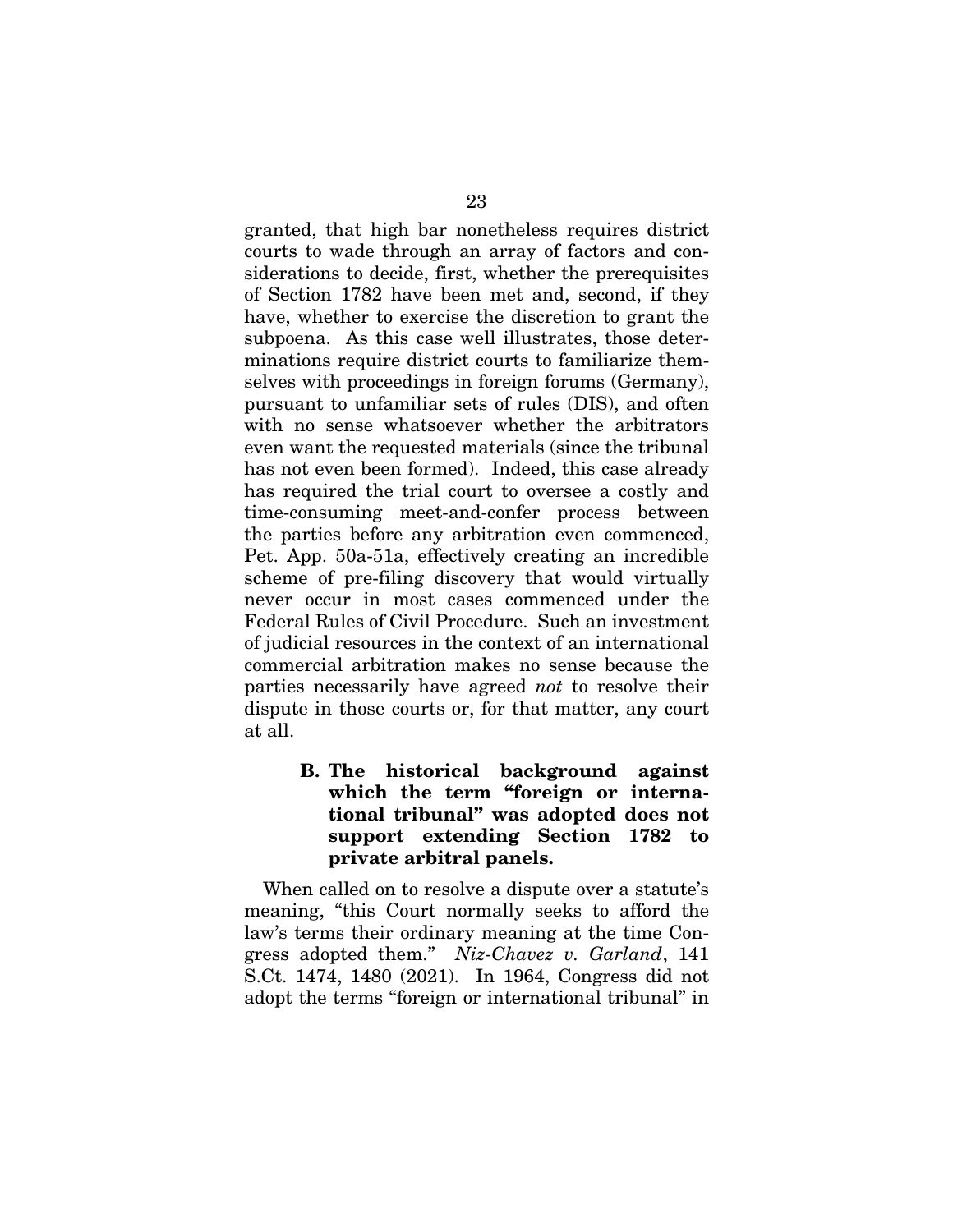some ahistorical vacuum. Rather it took into account "settled nuances or background conventions," spanning several centuries of history. John F. Manning, *The Absurdity Doctrine*, 116 Harv. L. Rev. 2387, 2392– 93 (2003). Specifically, it added that term to merge two strands of federal law governing international judicial assistance and, thereby, to create a unified standard governing federal judicial assistance to sovereign adjudicative authorities formally created by the official act of one or more sovereign governments. Several sources support this interpretation.

First, consider the statutory antecedents. As noted above, the version of Section 1782 immediately preceding adoption of the 1964 amendments limited judicial assistance to "any judicial proceeding pending in any court in a foreign country with which the United States is at peace." As *Intel* explained, 542 U.S. at 257-58, this version of the statute had been interpreted to preclude support to quasi-judicial bodies like investigative magistrates, administrative agencies, and a French "*juge d'instruction*." *See, e.g., In re Letters Rogatory From Examining Magistrate of Tribunal of Versailles, France*, 26 F. Supp. 852 (D. Md. 1939). *See generally* Lucien R. LeLievre, Letters Rogatory 13 (Grossman ed. 1956). Replacing the term "judicial proceeding pending in any court in a foreign country" with the term "proceeding in a foreign tribunal" helped to ensure that these governmental "first-instance decisionmaker[s]" fell within the statute's sweep. *Intel*, 542 U.S. at 258. *See also* Rules Commission, *Fourth Annual Report to the President* 45 (1962).

By contrast, use of the term "international tribunal" did not represent a change in the terminology of federal law. Rather, this was the identical term that Congress had employed to describe interstate arbitral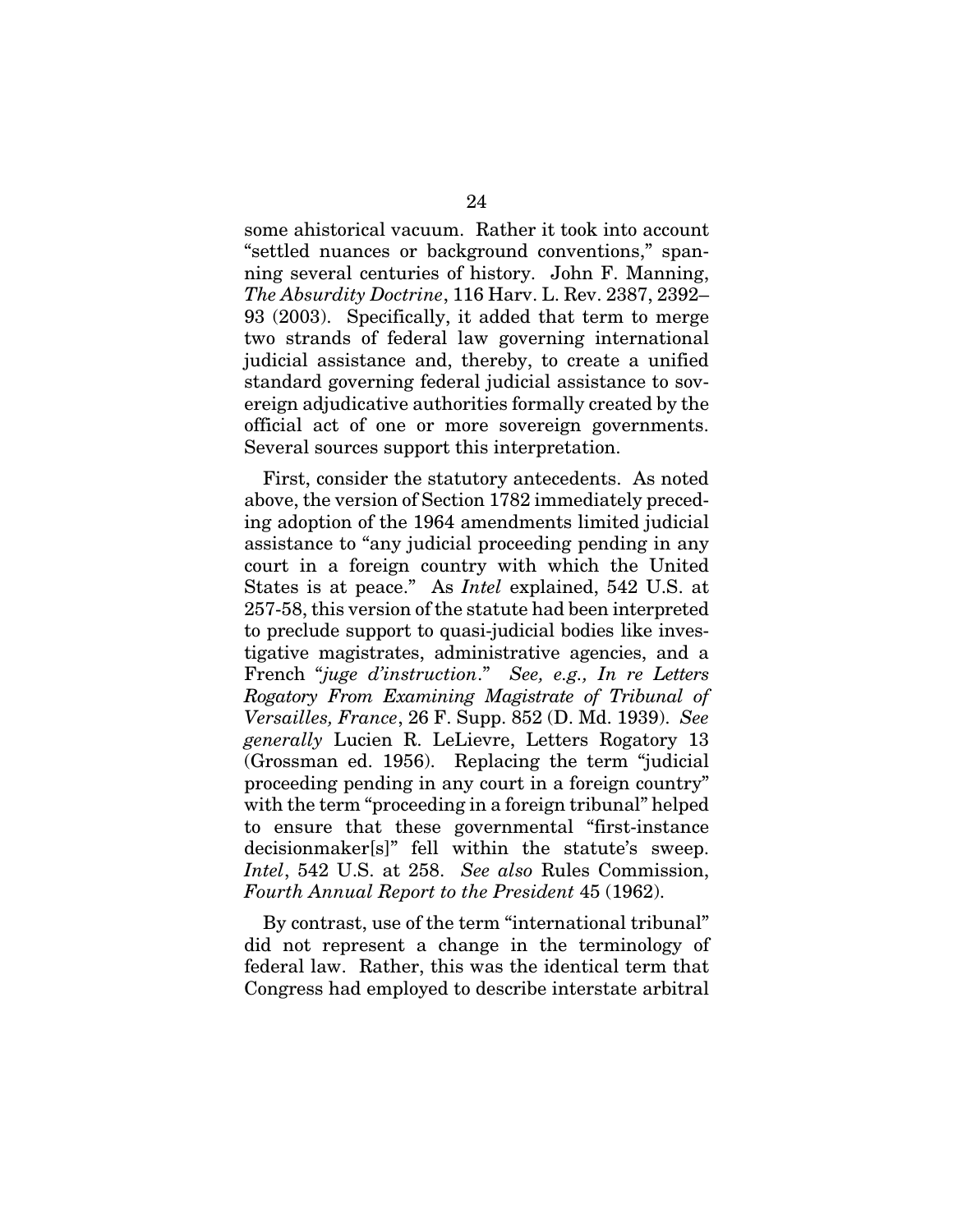panels in the above-described Title 22 provisions. To be sure, the merging of the Title 22 provisions with the new version of Section 1782 "broadened" the scope of judicial assistance to such tribunals. *Intel*, 542 U.S. at 247. For example, it eliminated the requirement that the United States be a party to the interstate arbitral proceeding. That change would permit judicial assistance in a case like the above-described Guatemala-Honduras border dispute on which Chief Justice Hughes served, *supra* at 6. But the basic term – "international tribunal" – remained unchanged. This textual continuity supports the proposition that Congress sought to expand the *range* of assistance available to such adjudicative authorities but not the *identity* of the bodies to which such judicial assistance was available.

Second, relevant treaties and related material support this interpretation. For example, the bilateral treaty between the United States and Canada that created the interstate panel in the *I'm Alone* arbitration, *supra* at 7-8, described it as a "tribunal." 24 Int'l L. Stud. at 90. Multilateral treaties, like the 1899 and 1907 Hague Conventions on Pacific Settlements (both of which the United States signed), similarly utilized the term "tribunal" to refer to an interstate arbitral tribunal. At the turn of the last century, the United States ratified these two conventions to promote the use of interstate arbitration as a method for peaceful resolution of interstate conflict. Both treaties state explicitly that "[i]nternational arbitration has for its object the settlement of differences between States. . . ." Convention for the Pacific Settlement of International Disputes art. 15, July 29, 1899, 32 Stat. 1799 ("*Hague I treaty*"); *see also* Convention for the Pacific Settlement of International Disputes art. 37, Oct. 18, 1907, 36 Stat. 2199 ("*Hague II treaty*") (same).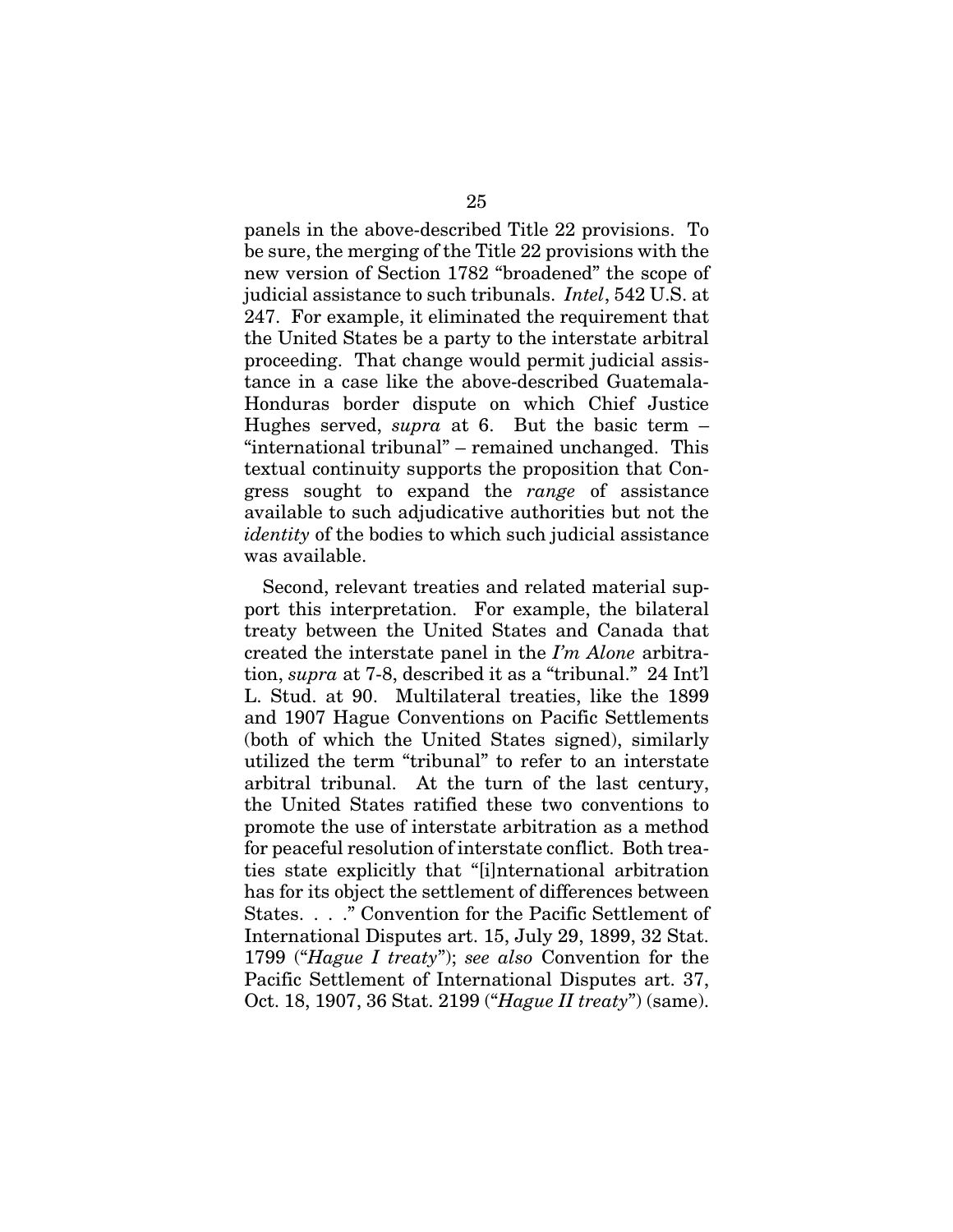Against that background understanding, both Hague treaties repeatedly use the term "tribunal" to describe an interstate arbitral tribunal. *See* Hague I treaty arts. 21, 24-25; Hague II treaty arts. 42, 45-46. The use of the term in both bilateral and multilateral treaties further re-enforces the historical understanding of the term "international tribunal" to encompass an interstate arbitral tribunal.

That treaty-based understanding is consistent with a project that demonstrably informed the Rules Commission's work. The Commission's terminology borrowed heavily from a 1939 Draft Harvard Convention on International Judicial Assistance ("*Harvard Convention*") that employed a virtually identical construction. *See* 33 Am. J. Int'l L. 11 (Supp. 1939). In contrast to many nations in Europe and South America, the United States was not a party to any multilateral treaty providing for international judicial assistance. *See* Bruno A. Ristau, *Overview of International Judicial Assistance*, 18 Int'l Lawyer 525, 526 (1984); Rules Commission, *First Annual Report to the President* 8-9 (1958). The Harvard Convention represented an early effort to create a harmonized framework that the United States and other nations could adopt.

The Harvard Convention employed technical terminology strikingly similar to the 1964 amendments. It regulated judicial assistance to "a tribunal of a State," defined as "a judicial authority, or an administrative authority while engaged in the exercise of judicial or quasi-judicial functions, created by a State or political subdivision thereof." Harvard Convention Art. 1(d). This definition closely paralleled Congress' explanation, *supra* at 23-24, for why it substituted the term "foreign tribunal" for the pre-1964 term "judicial proceeding pending in any court in a foreign country."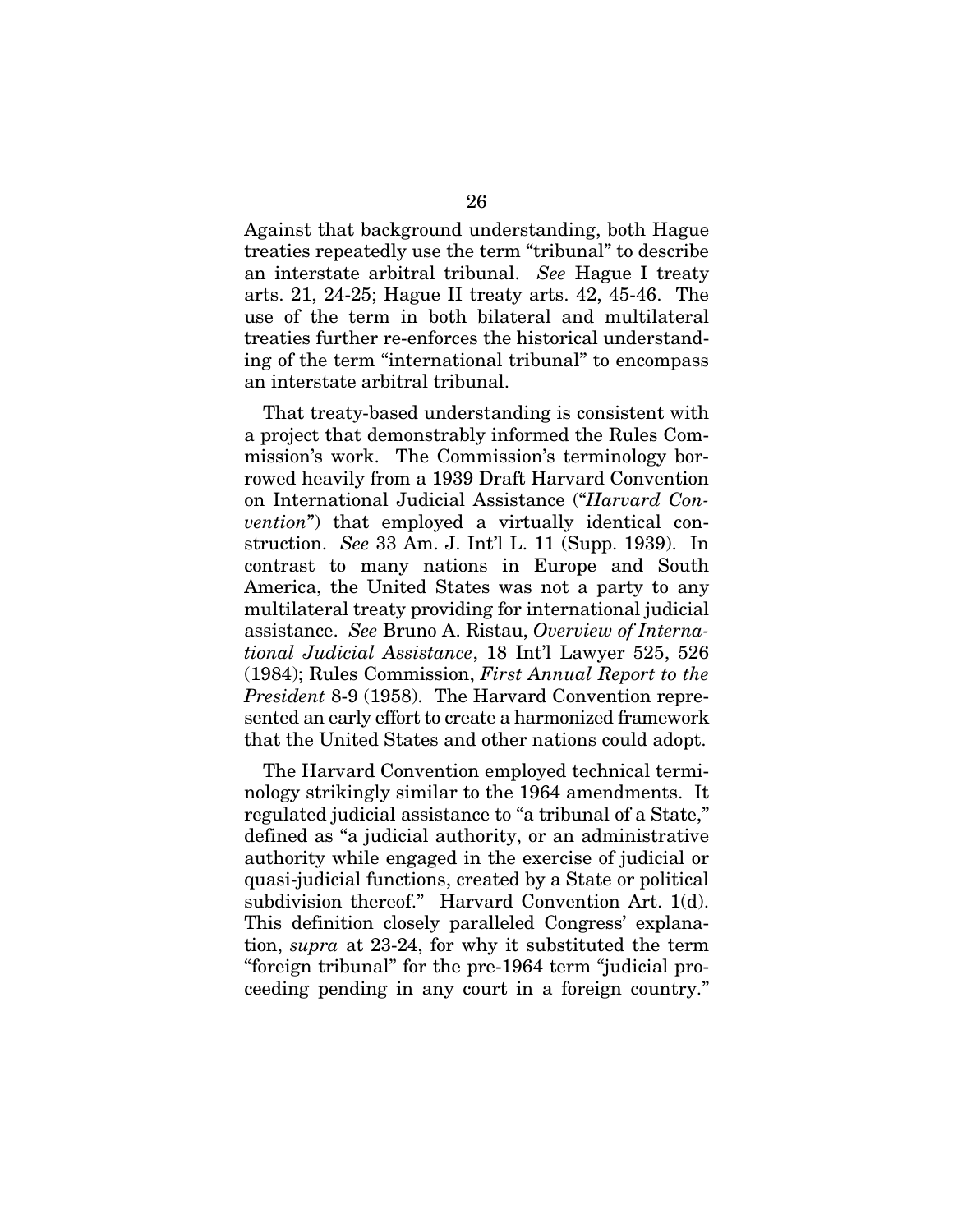The explanatory comments specified that this term excludes "a tribunal of arbitration set up by private parties to adjudicate controversies between them unless the law of the State declares it to be a judicial authority." 33 Am. J. Int'l L. at 36. The Harvard Convention also regulated judicial assistance to an "international tribunal," defined as "a tribunal created by the agreement of two or more States for the adjudication or settlement of a controversy between States." Harvard Convention Art. 1(e). This terminology is identical to the term "international tribunal" in Section 1782. The explanatory comments to this section of the Harvard Convention elaborate that the term was designed to include interstate arbitrations (like those described above). 33 Am. J. Int'l L. Supp. at 36.

The Harvard Convention informed the Commission's work. Attorney General McGranery cited it in his 1952 Report calling for the Commission's creation. *McGranery Report* at 39. The Commission's Director described the Harvard Draft Convention as a "starting point for [the Commission's] study and recommendations," noting that its underlying commentary and sources "constitute the only reservoir of authority on the subject available in American libraries." Harry LeRoy Jones, *International Judicial Assistance: Procedural Chaos and A Program for Reform*, 62 Yale L.J. 515, 518 n. 6 (1953). Finally, the Commission cited the Draft Convention in its reports to the President. *See First Annual Report* at 10. Thus, the Harvard Draft Convention offers especially compelling evidence to support the interpretation offered here.

Third, this construction of the term is in harmony with other uses of the term in the 1964 amendments. "[I]dentical words used in different parts of the same statute are . . . presumed to have the same meaning."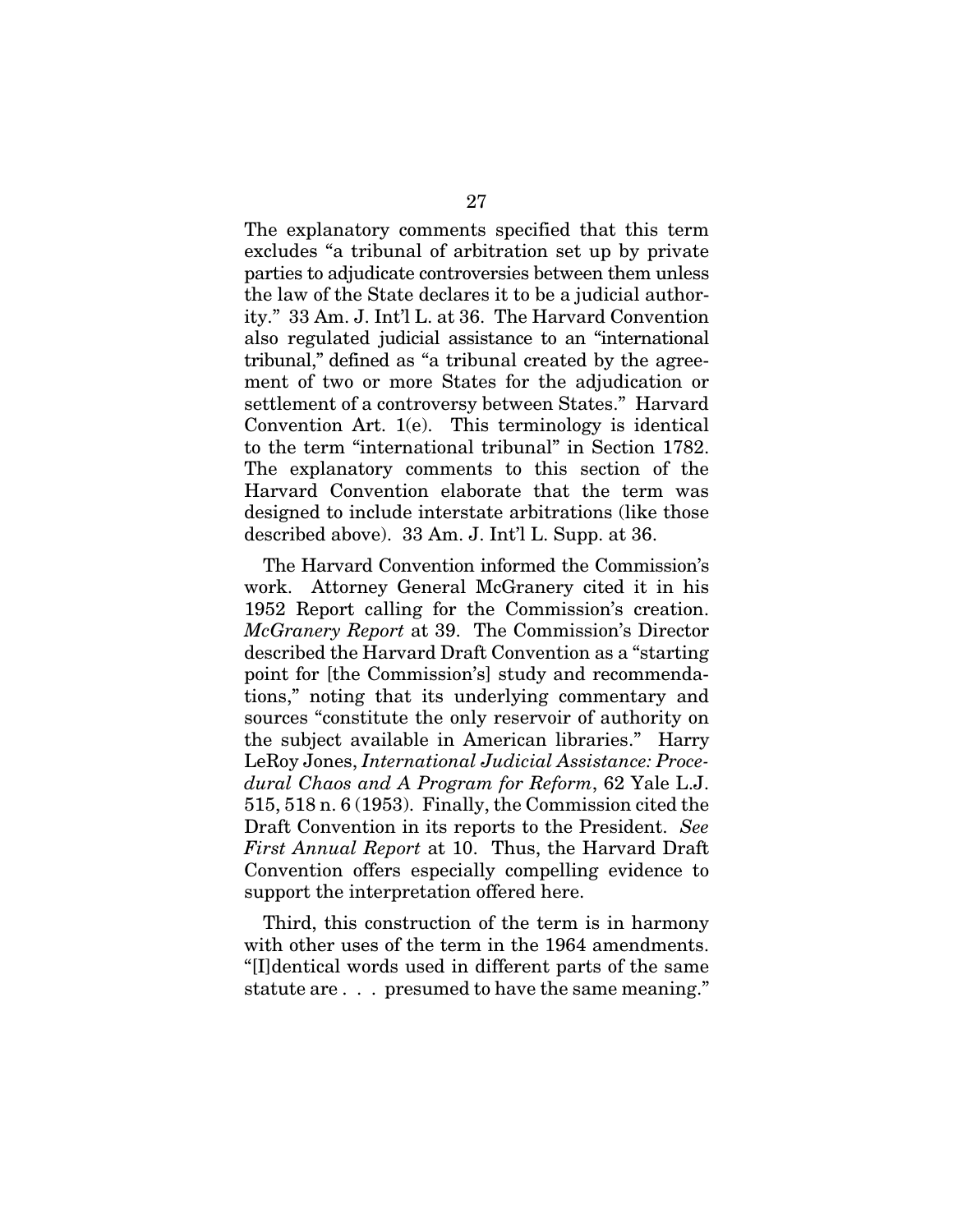*IBP, Inc. v. Alvarez*, 546 U. S. 21, 34 (2005). Here, the identical words – "foreign or international tribunal" – are used in two other provisions of the 1964 legislation. *See* 28 U.S.C. §§ 1696, 1781. Section 1696, entitled "Service in foreign and international litigation," concerns service of process, including service by letters rogatory, by a foreign or international tribunal. Section 1781 likewise concerns transmission of letters rogatory (sometimes terms "letters of request") to or from a foreign or international tribunal. Letters rogatory, as noted in the Statement *supra* at 2-3, historically have been quintessential judicial devices; private arbitral panels do not issue them, and operative treaties in the United States do not permit letters rogatory to collect evidence for use by a private arbitral panel. *See* Hague Convention on the Taking of Evidence Abroad in Civil or Commercial Matters art. I (1), Mar. 18, 1970, 23 U.S.T. 2555, 847 U.N.T.S. 231. These uses of the term "foreign or international tribunal" in contemporaneously enacted surrounding sections of Title 28 strongly support the conclusion that the term in Section 1782 was confined to sovereign adjudicative bodies formally created by the official act of one or more sovereign governments.

In contrast to this robust history, there is no comparable evidence suggesting that it extended to private arbitral panels. Indeed, throughout the four volumes of the Rules Commission's reports to the President and all of the congressional committee reports underlying the 1964 amendments, there is not a single reference to international commercial arbitration. This is not surprising. At that time, the United States was not a party to any multilateral treaty governing the enforcement of international commercial arbitration agreements or awards. It had refused to ratify the Geneva Protocol of 1923 and the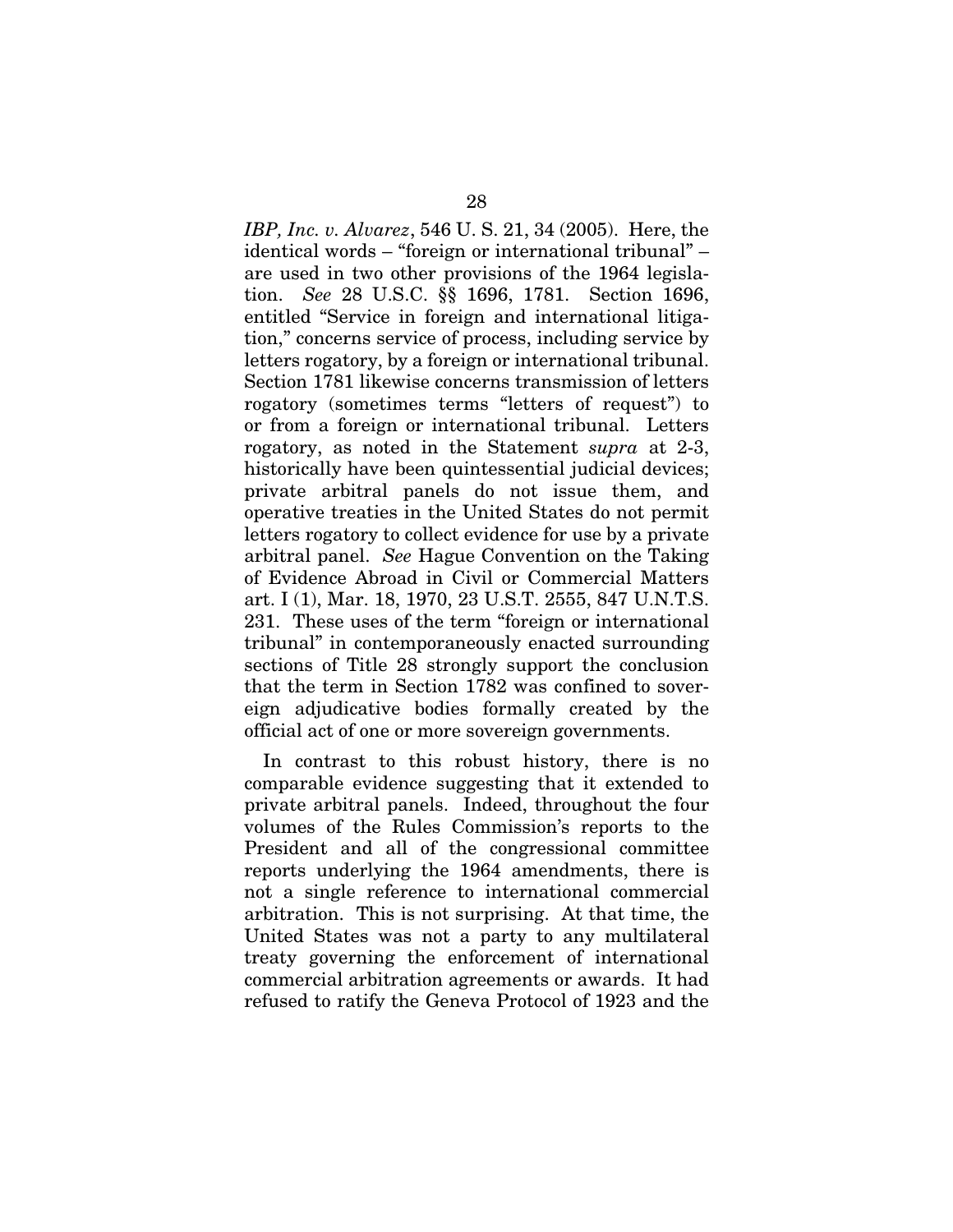Geneva Convention of 1927, early multilateral instruments designed to promote international commercial arbitration. By the time Congress adopted the amendments to the federal judicial assistance statute, the United States still had steadfastly refused to ratify the New York Convention, a major international arbitration treaty that it had declined to sign back in 1958. *See* I Born § 1.04[A] at 102-03 & nn. 748-49. Against this legal backdrop, if Congress had intended to include private arbitral panels "at a time when it was enacting liberalizing amendments to the statute, it would have included statutory language to that effect." *Intel*, 542 U.S. at 260 (citation and internal quotations omitted).

In sum, in addition to the command of this Court's precedents, the historical backdrop against which the 1964 legislation was adopted supports the proposition that the term "foreign or international tribunal" does not encompass private arbitral panels.

\* \* \*

At bottom, this is a case about dicta run wild. Prior to this Court's decision in *Intel*, the uniform view among federal appellate courts was that the term "foreign or international tribunal" in Section 1782 did not encompass a private arbitral panel. While *Intel* did not hold otherwise, a single ambiguous phrase contained in a parenthetical quote from a law professor's article published after the enactment of statute at issue has unleashed a veritable kudzu of litigation where none previously existed. The resulting jurisprudential confusion recalls Chief Justice Marshall's admonition about dicta written two centuries ago: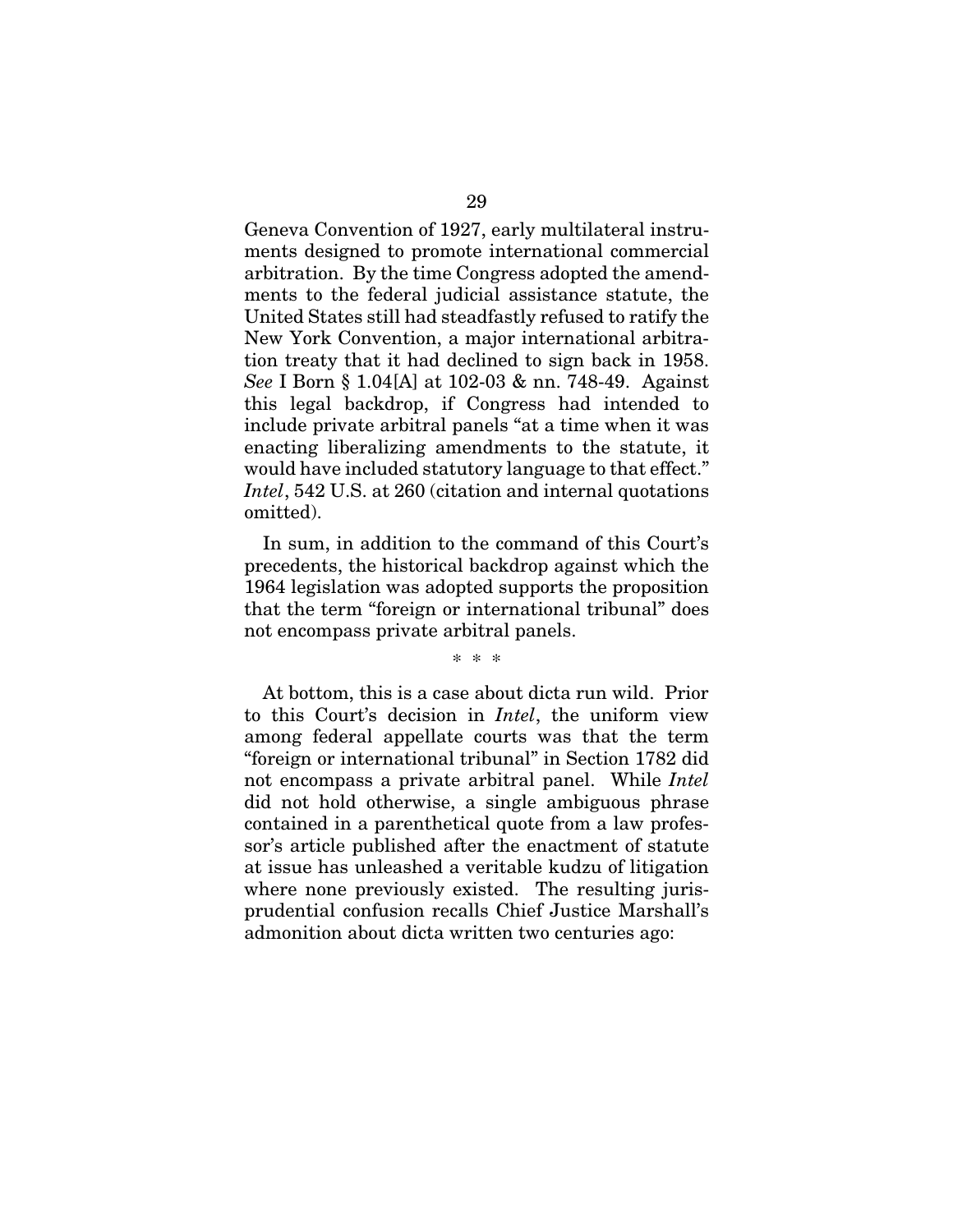[G]eneral expressions, in every opinion, are to be taken in connection with the case in which those expressions are used. If they go beyond the case, they may be respected, but ought not to control the judgment in a subsequent suit when the very point is presented for decision. The reason of this maxim is obvious. The question actually before the Court is investigated with care, and considered in its full extent. Other principles, which may serve to illustrate it, are considered in their relation to the case decided, but their possible bearing on all other cases is seldom completely investigated. *Cohens v. Virginia*, 19 U.S. 264, 399– 400 (1821).

Chief Justice Marshall's reminder is especially apt here, for the kudzu was not planted in a general expression of this Court but, rather, a stray quotation of an ambiguous statement by a private citizen about the meaning of a federal statute. Now that the issue has been "investigated with care" and "considered in its full extent," all indicia of statutory interpretation demonstrate that the pre-*Intel* courts had it right all along: a private arbitral panel is not a "foreign or international tribunal" within the meaning of Section 1782 because it is not a court or other sovereign adjudicative body formally created by the official act of one or more sovereign governments. *See Bear Stearns*, 165 F.3d at 189-90.